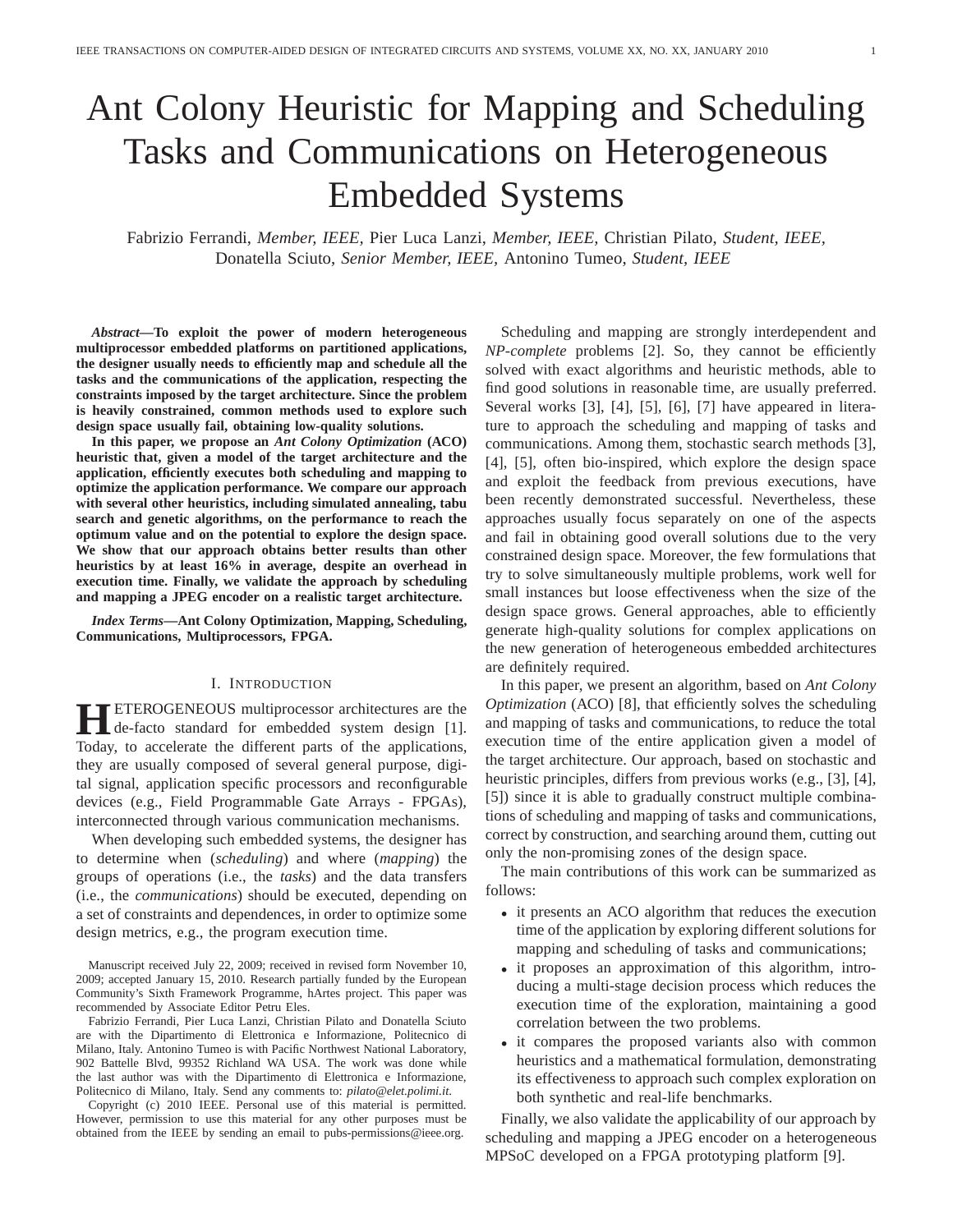

Fig. 1. The abstract model of a target architecture. Each component has 4 units of resource associated.

The rest of the paper is organized as follows. In Section II, we define and formalize the problem that we address in this work. Section III discusses some background work, presenting and motivating the Ant Colony Optimization heuristic. Section IV details our formulation, that is then evaluated in Section V. Finally, Section VI concludes the paper.

#### II. PRELIMINARIES

In this section, we present the basics of the problem that we address in this paper. In particular, we present the abstract model of the target architecture and the partitioned application. Then, we formalize the mapping and scheduling problem on these models.

#### *A. Target Architecture*

This work targets a general architectural model A for a heterogeneous Multi-Processor System-on-Chip (MPSoC), composed as follows:

$$
A = P \cup C \tag{1}
$$

where  $P$  is the set of processing elements (executing the different parts of the application) and  $C$  the set of communication components (performing the data transfers). A simple example is shown in Fig. 1 and it is composed of four processing elements, that communicate through a single system bus.

As in the formulation of the Multi-mode Resource Constrained Scheduling Problem (MRCSP) [10], each component of the architecture has a set  $Q$  of resources associated. These resources are then classified into two different classes: *renewable* resources R, which return fully available after having been used, and *non-renewable* resources  $N$ , for which the quantity consumed by the execution of a job cannot be replaced. For example, the area of hardware components (e.g., FPGAs) is considered *non-renewable* if the functionality cannot be reconfigured. The local memory of a processor is usually *renewable*, since it can be reused after a task has been completed. However, when specific allocation policies are adopted (e.g., static allocation), it can become *non-renewable*. In the example in Fig. 1, we assume that the processors P0, P1 and P2 have the *renewable* resources (e.g., data memories)  $q_0$ ,  $q_1$  and  $q_2$ , respectively. The resource  $q_3$  of the processor P3 behaves as *non-renewable* (e.g., a memory with a static allocation policy). Therefore, each component  $a_k \in A$ has associated, for each resource  $q \in \mathcal{Q}$ , a total amount of available resources  $A_k^q$ , that represents its *capacity* with respect to that resource. Tasks can be allocated on the components whose requirements of resources can be satisfied. In the given



Fig. 2. Sample task graph. Edges are annotated with the amount of data to be transferred between source and target tasks.

example, we can assume that 4 units are available for each resource on each component of the architecture.

Scheduling and mapping of an application should take into account additional details of the target architecture. First, we consider *resource sharing*, where a single implementation could be able to execute different instances inside the application. This happens, for example, when a hardware implementation is exploited by different tasks or when different software tasks exploit the same object code. In both cases, the resources (hardware area and instruction memory) are consumed only once. This requires to identify the tasks (or communications) that can share the implementations and correctly manage the constraints on the resources. Then, in this work we target architectures as the one shown in Fig. 1, where each processing element features local memories. In particular, when a task starts its execution on a processing element, the incoming data are read from the corresponding local memory. When the task ends, the produced data are transferred to the local memory of the processing elements of the successor tasks through a Direct Memory Access (DMA). As a consequence, data dependent tasks mapped on the same processor do not generate any communication overhead since a data transfer is not required, as in [11]. Otherwise, the communication is performed through one of the system busses and, through DMA, the communication may be overlapped with processing. In this way, only one actual data transfer is associated with each communication. However, the extension to other communication models [12] is straightforward. For example, with shared memories, two actual data transfers will be considered: from the source local memory to the shared memory and from the shared memory to the target local memory. In this work we assume that the communication model is the same for all the data transfers. We also assume that the execution time of the communication only depends on the quantity of data and on the performance of the component used for the communication and not on the processing elements that are involved.

#### *B. Application Model*

The mapping and scheduling problem requires to model the multi-task application to be executed on the target architecture as a Directed Acyclic Graph (DAG). A DAG is a graph  $G =$  $(T, E)$ , without feedback edges, where vertices T represent groups of instructions (tasks) and the edges  $E \subseteq T \times T$  the dependences among them. An edge  $e(t', t) \in E$  implies that the task  $t$  can be executed only after the task  $t'$  and the data transfer associated with this edge have been completed. Each edge is also annotated with the amount of data exchanged from the source task to the target one. A simple example of such a task graph is shown in Figure 2. Similar graphs represent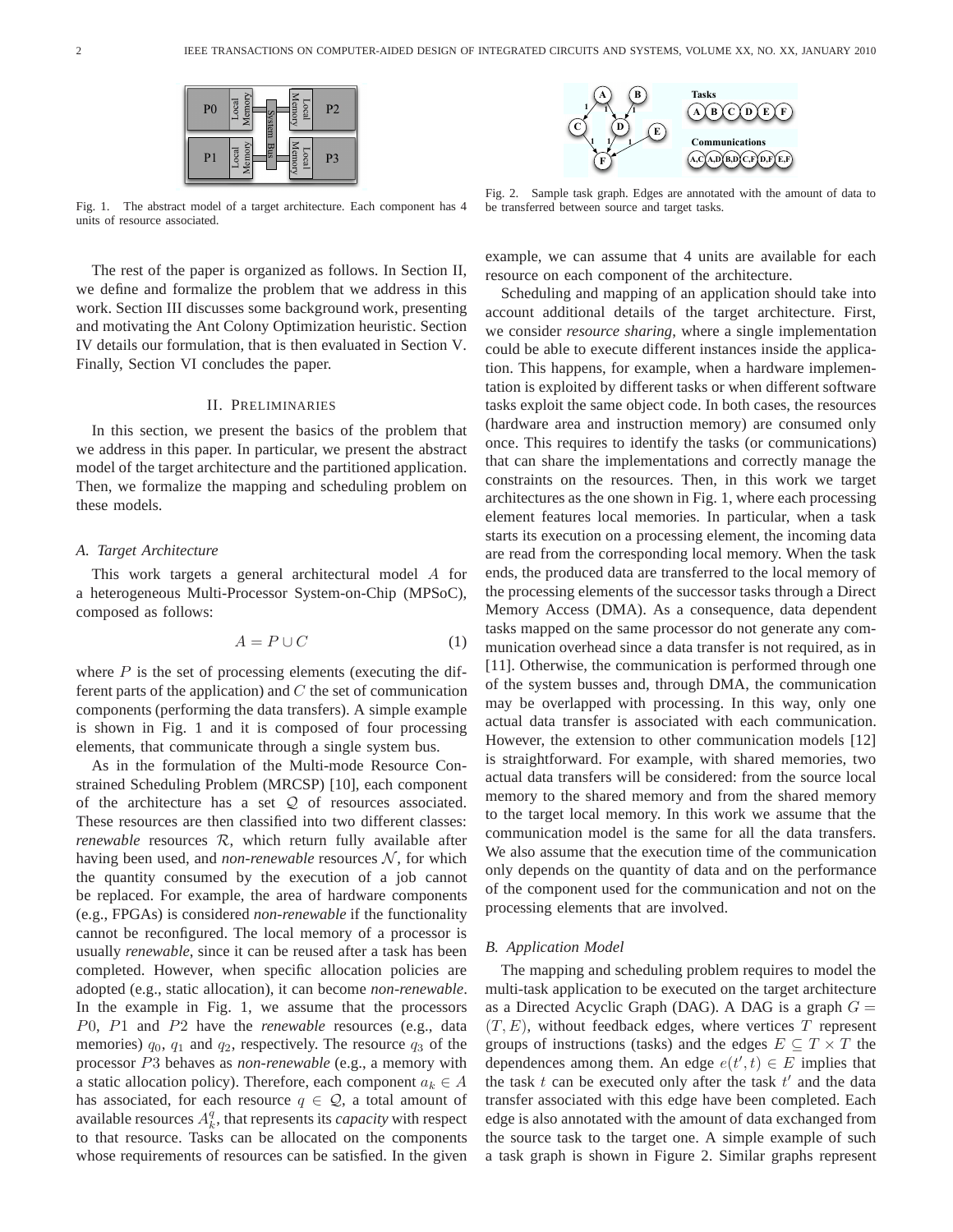data-flow dominant specifications that mainly refer to scientific and multimedia applications with high parallel computation on large blocks. In this case, their behavior can be statically predicted and, thus, the optimization can be performed offline to efficiently reduce the application execution time. On the other hand, simple control constructs, such as function calls or countable loops, can be managed inlining the function or completely unrolling the loop body, respectively. This can greatly enlarge the application representation but allows to efficiently optimize, for example, the different iterations of one or more parallel loops [13]. Moreover, since large blocks have usually to be transferred from one stage to the other, efficient mapping and scheduling of communications have to be necessarily addressed.

Let  $G = (T, E)$  be a DAG associated with an application and A the target architecture for its execution, which resources Q are classified in the set R of *renewable* and the set N of *non-renewable* ones.

A *job* j is defined as an activity to be performed on a component of the architecture. Thus, each task  $t$  is represented by a single job and, based on the adopted model of communication, one or more jobs are associated with each data transfer  $e_{t',t}$ . Thus, the entire application can be represented by a set  $J$  of jobs to be executed on the components A of the architecture.

An *implementation point* i is defined as a particular combination of resources and time required for the execution of a job  $j$  on a component  $a_k$  of the architecture. In fact, each job can have different implementations, not necessarily on all the components. For example, tasks cannot be assigned to communication components and vice-versa. Moreover, some processing elements could not be able to execute some tasks. For example, a task cannot be implemented in hardware if it contains constructs that cannot be synthesized. Different combinations of area and execution time are usually generated for hardware solutions. Software compilers can also produce different versions of the code, enabling different optimizations and resulting in different trade-offs between code size and performance. The set  $I$  contains all the implementation points available for the set of jobs  $J$  on the architecture  $A$ . Table I shows some examples of implementations. They represent the requirements in terms of time (i.e., clock cycles) and resources for all the tasks on the processing elements of the architecture. For each task, we have two different implementations on the component P3 (i.e., two different trade-offs for the requirement of the resource  $q_3$ ).

The function  $\gamma : I \rightarrow A$  returns the *component* corresponding to each implementation point. Note that, with this formulation, the constraint on the maximum number of components that can be used is satisfied by construction. In fact, it is not possible to assign a job to components that are not into the architecture, since the corresponding implementation points will not be generated. Different jobs can also share the same implementation point, modeling the *resource sharing*.

The function  $\delta : I \to \mathbb{N}$  associates with each implementation point  $i \in I$  the *execution time* for the related job on the associated component  $a_k = \gamma(i)$ .

The function  $\sigma : I \times Q \rightarrow \mathbb{N}$  associates with each implementation point  $i \in I$  and resource  $q \in \mathcal{Q}$  the *quantity* 

TABLE I DISTRIBUTION OF THE EXECUTION TIMES AND RESOURCE REQUIREMENTS FOR EACH IMPLEMENTATION POINT OF THE EXAMPLE TASK GRAPH. TWO DIFFERENT TRADE-OFFS ARE AVAILABLE FOR P3.

|             | P0        |    | P1        |                         | P <sub>2</sub> |       |           |       | <b>P3</b> |       |
|-------------|-----------|----|-----------|-------------------------|----------------|-------|-----------|-------|-----------|-------|
| <b>Task</b> | $i_{t,0}$ |    | $i_{t,1}$ |                         | $i_{t,2}$      |       | $i_{t,3}$ |       | $i_{t,4}$ |       |
|             | time      | qо | time      | $q_1$                   | time           | $q_2$ | time      | $q_3$ | time      | $q_3$ |
| A           |           |    |           | $\overline{\mathbf{a}}$ |                |       |           |       |           |       |
| B           |           |    | 10        |                         |                |       |           |       |           |       |
| C           |           |    |           |                         |                |       |           |       |           |       |
| D           |           |    |           | ◠                       |                |       |           |       |           |       |
| E           | 10        |    |           |                         |                |       |           |       |           |       |
| г           |           |    |           |                         |                |       |           |       |           |       |

*of resource* required to implement the job on the admissible component  $a_k = \gamma(i)$ . Note that the implementation point i is generated only if the requirement can be satisfied by the component, i.e.,  $\sigma(i, q) \leq A_k^q$  where  $a_k = \gamma(i)$ .

These values, associated with each implementation point, can be obtained by estimation methods, by simulation, or by static or dynamic profiling the code of each task or communication on the target architecture.

## *C. Problem Definition*

Let  $J$ ,  $A$  and  $I$  be the set of jobs of the partitioned application, the abstract description of the target architecture and the set of all the available implementation points, respectively.

The *mapping* is defined by the function  $M : J \to I$  that associates each job  $j \in J$  with the proper implementation point i ∈ I for the execution. On the other hand, the *scheduling* is defined by the function:  $S : J \to \mathbb{N}$  that associates each job  $j \in J$  with its start time.

In this paper, we focus on the optimization of the overall execution time of the application, that is the *make-span*. In particular, each job  $i$ , assigned to the implementation point  $M(j) = i$ , completes its execution at time:

$$
H_j = S(j) + \delta(i) \tag{2}
$$

The *make-span* Z is thus the overall execution time of all the jobs  $J$  on the architecture  $A$ , and it is defined as:

$$
Z = max(H_j) \qquad \forall j \in J \tag{3}
$$

Considering these equations, it is clear that the make-span depends on the start time of each job and the time spent for its execution on the component where it has been assigned. It is worth noting that other metrics (e.g., power consumption) can be optimized designing similar objective functions.

To reduce the make-span, the tasks should have been ideally assigned to the implementations where they complete with the minimum execution time. However, the solution has to satisfy additional constraints. First, the mapping is considered *feasible iff* :

$$
\sum_{j \in J: a_k = \gamma(M(j))} \sigma(M(j), q) \langle A_k^q \quad \forall a_k \in A, q \in \mathcal{N} \quad (4)
$$

i.e., the requirements of *non-renewable* resources  $\mathcal{N} \subseteq \mathcal{Q}$ should not exceed the available capacity on each component. Note that this equation also takes into account the resource sharing. In fact, if different tasks are assigned to the same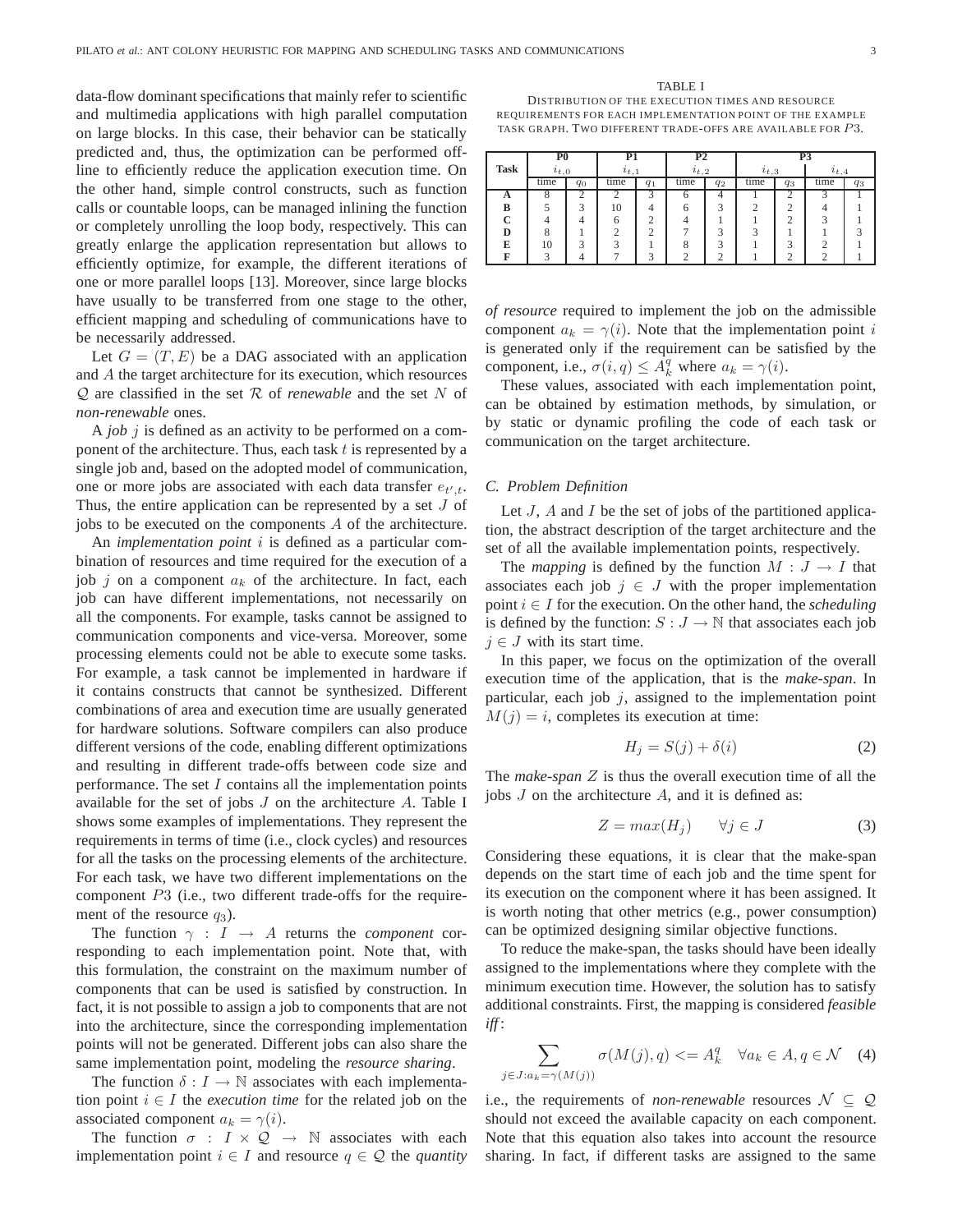implementation point, the requirements of resources for the single implementation are considered only once.

On the other hand, the schedule is considered *valid* (i.e., the execution is correct) *iff* each job starts its execution only when its direct predecessors have been completed and when its component is free. Then, the following constraint has always to be satisfied:

$$
max[H_{j'}, avail(a_k)] \leq S(j)
$$
  
\n
$$
\forall j' \in prec(j) : a_k = \gamma(M(j))
$$
\n(5)

where  $S(j)$  represents the start time of the job j (assigned, through the mapping  $i = M(j)$ , to the component  $a_k = \gamma(i)$ ),  $H_{j'}$  the end time of the job  $j'$ ,  $prec(j)$  contains all the directed predecessors of job j, and the function  $avail(a_k)$  returns the time when the component  $a_k$  is available. This equation can also be rewritten as:

$$
max[S(j') + \delta(M(j')), avail(a_k)] \leq S(j)
$$
  
\n
$$
\forall j' \in prec(j) : a_k = \gamma(M(j))
$$
\n(6)

where we underline that the end time of a predecessor job is strictly related to its mapping and its start time.

Equation 6 shows that the mapping and scheduling problems are strongly interdependent. In particular, the possibility of a job to start is strictly related not only to its own mapping, but also to the mapping of the jobs that have been executed before. For example, consider two jobs  $j'$  and  $j$  without any dependence, where  $j'$  has been already mapped and scheduled on component  $a'_k$ . If the job j is assigned to the same component  $(a'_k = a_k)$ , it will be sequentially executed after the job  $j'$ . Instead, if the jobs are assigned to different components  $(a'_k \neq a_k)$ , they can run in parallel. In this case, the order of execution of the (mapped) jobs can affect the availability of the resources and the quality of the results. Thus, mapping and scheduling have to be necessarily considered at the same time. In particular, the mapping should try to expose the maximum parallelism among the different jobs, limiting the contention on the resources, and different orderings for scheduling the jobs should be explored.

#### III. RELATED WORK

Many different approaches on mapping, scheduling and communication synthesis have appeared in literature for the development of applications onto multi-processor embedded systems, with different models for the applications and formulations for the problems.

Besides DAGs, alternative models have been proposed. In particular, conditional task graphs have been introduced to optimize control-intensive applications and to exploit resource sharing [14] and voltage scaling [15] between mutually exclusive implementations. Since the behavior cannot be statically predicted, they usually attempt to optimize the average or worst-case execution time of the application, instead of the make-span. The proposed formulation can be easily adapted to this model, just by modifying the definition of the make-span and considering the mutual exclusion into the constraints for valid schedulings and feasible mappings. Cyclic or hierarchical task graphs [16] have been proposed to represent partitioned applications with feedback dependences. However, to determine an off-line schedule, the number of iterations has to be known in advance and, thus, DAGs can be obtained through loop-unrolling [13]. On the other hand, unrolling iterations introduces a large number of tasks into the representation and, for this reason, efficient and scalable methods for mapping and scheduling DAGs become crucial.

Scheduling and mapping approaches can be classified as online and off-line algorithms. In this work, we focus only on the latter since, with these approaches can obtain superior results, exploring a larger portion of the design space. Niemann and Marwedel [11] presented an Integer Linear Programming (ILP) formulation to derive the optimal solution for the mapping and scheduling problem on DAGs, considering heterogeneous architectures and communication costs. However, multiple implementations are considered only for hardware solutions and different communication models are not supported. Our formulation is thus more general and, considering *renewable* and *non-renewable* resources, we are able to approach a larger class of target platforms with different constraints. Furthermore, we consider multiple implementations also for software solutions, that is crucial when, for example, there are limits on the memory size. Unfortunately, mapping and scheduling an arbitrary DAG onto a system with limited resources is NPcomplete and, thus, common approaches rely on heuristics to find near-optimal solutions in a reasonable time. Moreover, they often decompose the problem into sub-problems, i.e., separating the mapping from the scheduling. In particular, different algorithms aim to find the best start times for each one of tasks, which mapping is given. This problem has been widely studied [17] and, besides exact formulations [18] that are impracticable for large designs, list-based algorithms are usually adopted to determine a heuristic solution. These algorithms exploit a priority list to determine the order in which the operations are scheduled. Several methods are thus applied to explore only the scheduling by finding the best priority list, including optimization heuristics like Simulated Annealing (SA), Tabu Search (TS) [19] and Genetic Algorithms (GAs) [20]. We exploit the same concept to determine the priority values for the different jobs. It is proven [21] that these exploration algorithms, exploring different alternatives, outperform oneshot heuristics, despite a longer elaboration time. Thus, they are usually preferred when the scheduling can be performed off-line. Other algorithms, instead, explore only the mapping by determining the best processing elements for the tasks and evaluating each solution with a deterministic scheduling algorithm. Heuristic search methods, like GAs [3], TS and SA [4], [5], have been demonstrated to obtain better results also for this problem. The Kernighan-Lin-Fiduccia-Mattheyses (KLFM) heuristic has also been successfully adopted [22], but with higher complexity and execution times than the other methods. All these approaches, without considering the correlations, potentially lead to sub-optimal solutions and, when applied to hardly constrained design spaces, they can easily lead to constraint violations and unfeasible solutions. In general, returning in the space of the feasible solutions requires recovery mechanisms [23] that usually introduce a bias and limit the exploration.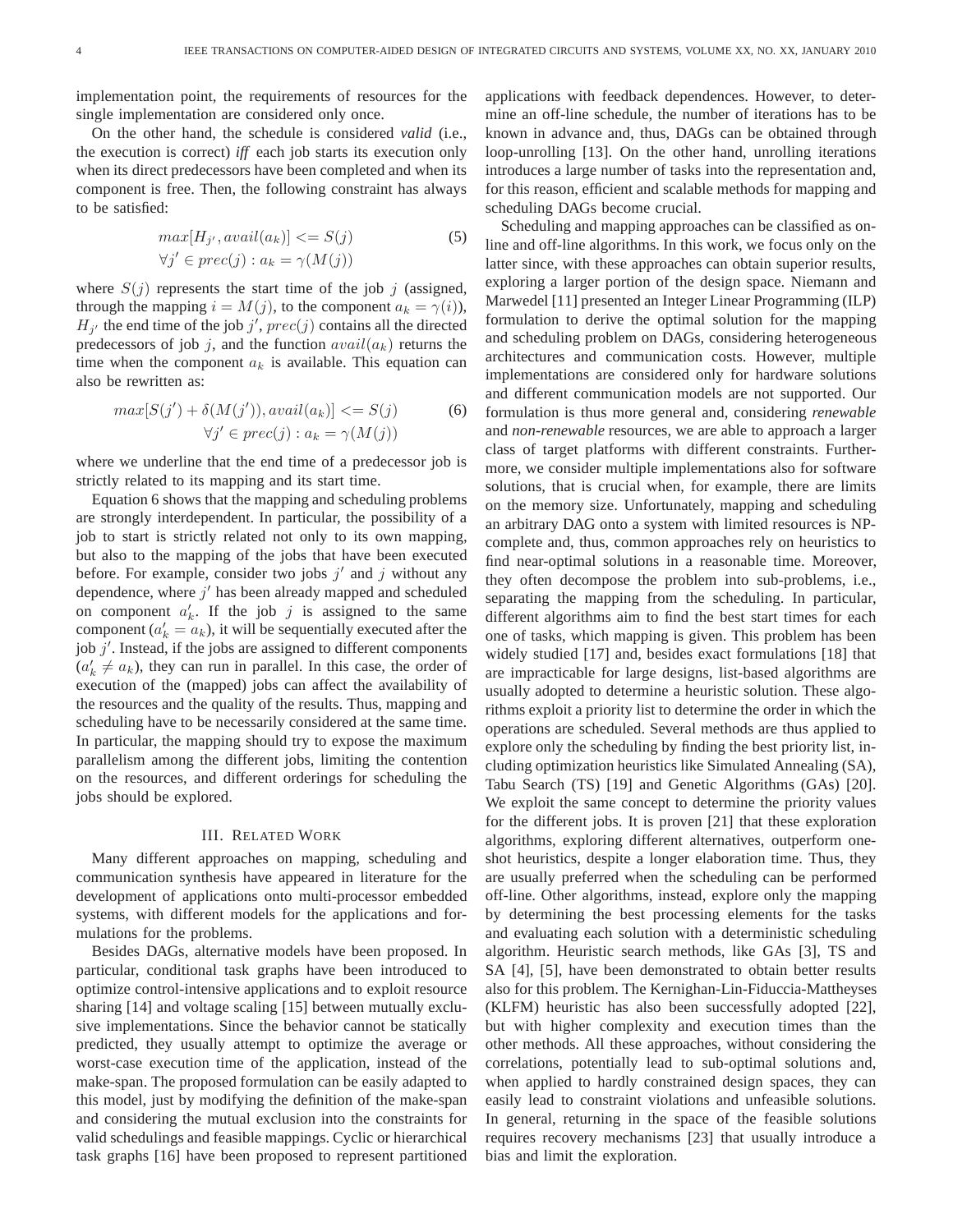Different methods have been exploited for the communications during the system-level synthesis [23], [24], [25] and design space exploration [26], [27]. Some works only attempt to minimize the transfers [4], [28] between the different groups of tasks, without considering bus contention. Other works exploit the communication synthesis during the definition of the architecture, usually attempting to meet the performance requirements by generating also complex communication infrastructures, if needed (e.g., [26], [27]) or by analyzing the communications independently from the synthesis of the components [29]. In our formulation, the bus contention has to be approached only with an efficient scheduling and mapping of the communications, since we cannot modify the architecture. Yen and Wolf [12] presented a classification of the different communication models and integrated their synthesis while defining the architecture, with relocation of tasks and communications on the different components. Differently from many existing works that focus on a single model (e.g.,  $[4]$ ,  $[5]$ ,  $[23]$ ,  $[28]$ ), we are able to support platforms with all the communication models presented in [12] and, through the *communication jobs*, effectively determine the communication configuration for the application. Moreover, few works (e.g., [24]) consider the resource requirements for the communication links and different implementations are usually not explored for the communications.

In conclusion, we definitely require constructive methods that are able to efficiently explore all the dimensions of the problems to obtain efficient implementations for the applications on a large class of target platforms.

## *A. Ant Colony Optimization*

Ant Colony Optimization (ACO) is a modern technique, based on a stochastic decision process, originally introduced [8] for the Traveling Salesman Problem. It has been inspired by the cooperative behavior of ants when searching for food. In particular, all the ants start from their nest going in random directions, depositing a trail of *pheromone*. As time goes by, the shortest path to the food will contain more and more pheromones, motivating the other ants to follow this path instead of longer routes. The ACO heuristic is suitable for problems in which the solution can be found through subsequent decisions. The quantity of pheromone, stored into a matrix, represents the probability, for each decision, to lead to a good solution. All the decisions are initialized with a uniform probability. Then, iteratively, a certain number of routines (ants) are started to construct different solutions. At each decision point, a probability is generated for each of the admissible choices as follows:

$$
p_{x,y} = \frac{[\tau_{x,y}]^{\alpha} * [\eta_{x,y}]^{\beta}}{\sum_{l \in \Omega_x} [\tau_{x,l}]^{\alpha} * [\eta_{x,l}]^{\beta}}
$$
(7)

where  $x$  is the present point in the decision process, and y is the candidate destination,  $\eta$  is a problem-related local heuristic (i.e., calculated every time a probability is generated), while  $\tau$  is the global heuristic, determined by the pheromone. Both contributions, weighted through  $\alpha$  and  $\beta$ , influence the decision of the ant.  $\Omega_x$  contains all the choices at the present

point. At the end of each iteration, the results are ranked and the pheromones updated through different policies [30]. In general, the pheromones are updated as follows:

$$
\tau_{x,y} = (1 - \rho) * \tau_{x,y} + \epsilon \tag{8}
$$

where  $\rho$  is the *evaporation rate* (i.e., a parameter that controls how fast the pheromones are reduced) and  $\epsilon \neq 0$  *iff* the decision is contained into the best solution.  $\epsilon$  is a term usually proportional to the quality of the solution to maintain consistency among different iterations. In this way, only the best choices are reinforced and the others are penalized through evaporation. The best overall solution can be thus identified when the global heuristic will become dominant with respect to the local one. Moreover, since the probability in Eq. 7 is generated only for admissible choices, the algorithm is able to avoid the decisions that would violate a constraint, reducing the number of unfeasible solutions.

Recently, the ACO has been demonstrated superior to TS, GA and SA for both the standard [31] and the multi-mode [32] resource-constrained scheduling problem. Different works extended this formulation to the embedded systems design, considering mapping and scheduling separately [33], [34] or simultaneously [35]. However, these formulations are able to approach only specific sub-problems of our formulation. In fact, in [33], the authors propose algorithms for timeand resource-constrained scheduling for High Level Synthesis, that, exploiting the Max-Min update heuristic, determine the priorities for the scheduling or the resource allocation. They also discuss an extension for supporting multiple modes and constraints due to non-renewable resources, but communications are not considered. On the other hand, the same authors in [34] apply the methodology to assign application tasks to the processing elements of a heterogeneous multiprocessor with reconfigurable logic. However, their approach uses the ACO only for task mapping, and then schedules the resulting task graph with priority values obtained with a standard heuristic (i.e., mobility and total tardiness). This means that they explore different mapping solutions, but only one scheduling is obtained for each of them. In [35], the ACO aims at reducing the power consumption of the system, with a proper allocation of the tasks. However, all the components are considered as *renewable* and the constraints that may be imposed by the target architecture (i.e., area of the hardware devices) are not considered. Moreover, multiple implementations are not considered, as long as the communications. In conclusion, there is no formulation of ACO for the concurrent mapping and scheduling of heterogeneous embedded systems that is able to consider also communications and multiple implementations for each job to be performed.

#### IV. PROPOSED METHODOLOGY

In this section, we detail our ACO-based algorithm to perform the mapping and the scheduling of both tasks and communications on a heterogeneous MPSoC. First, we outline the overall methodology and we discuss how the concept of pheromone trails is applied to the specific problem. Then, we apply it to the illustrative example introduced in Section II and, finally, we discuss some problem-specific optimizations.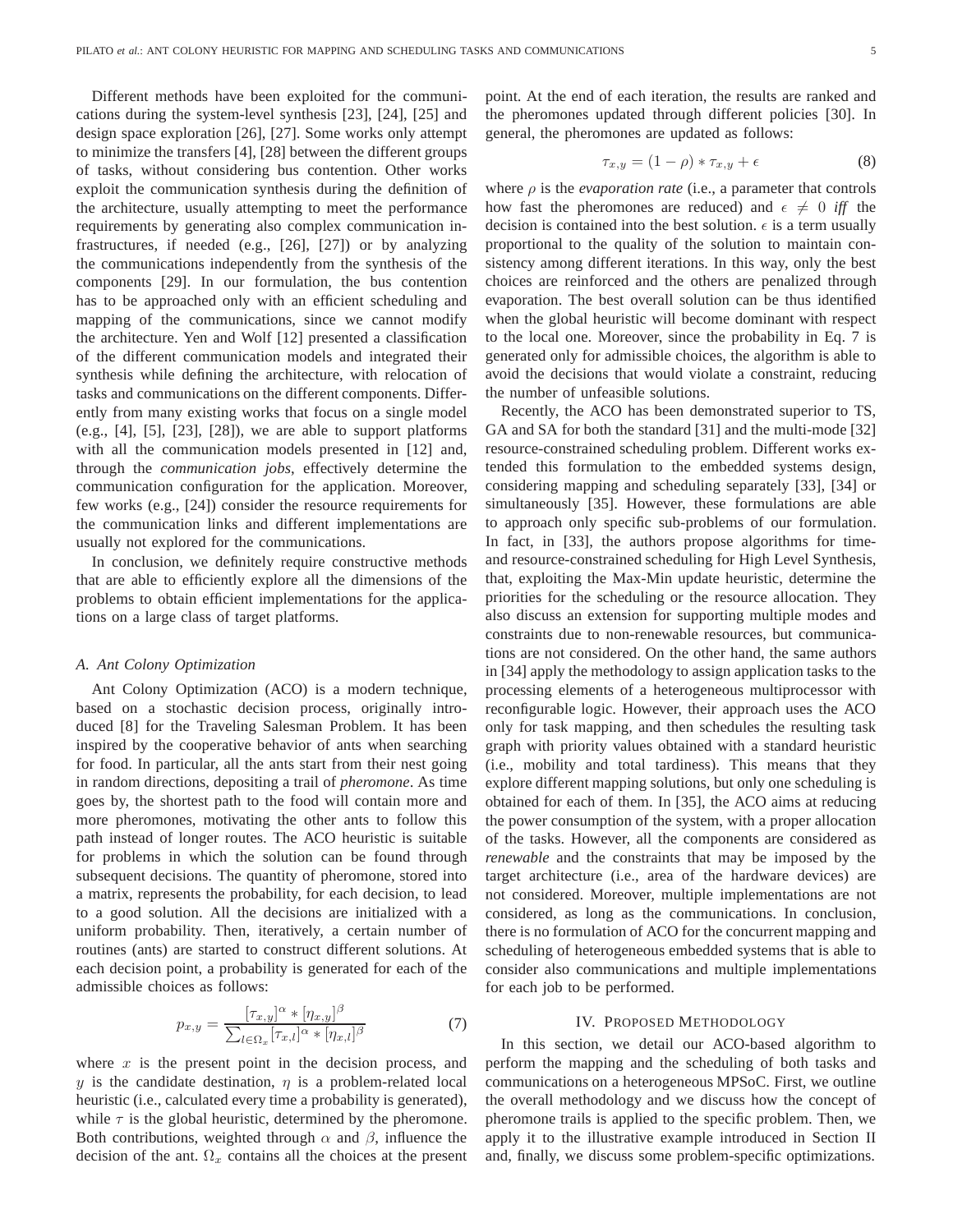| Algorithm 1 Pseudo-code of the proposed methodology. |  |
|------------------------------------------------------|--|
|------------------------------------------------------|--|

|    | 1: generate initial solution                            |
|----|---------------------------------------------------------|
|    | 2: $Z^* \leftarrow Z_0$                                 |
|    | 3: initialize pheromone values with $1/Z_0$             |
|    | 4: for each ant l into the colony L do                  |
| 5: | initialize <i>candidate</i>                             |
|    | 6: while <i>candidate</i> is not empty <b>do</b>        |
|    | select and assign job $j$ to $i$<br>7:                  |
|    | update <i>candidate</i><br>8:                           |
|    | 9: end while                                            |
|    | 10: estimate solution                                   |
|    | 11: if $Z_l < Z^*$ then                                 |
|    | 12: $Z^* \leftarrow Z_l$                                |
|    | $13:$ end if                                            |
|    | $14:$ end for                                           |
|    | 15: <b>if</b> exploration is not terminated <b>then</b> |
|    | 16: update pheromone values                             |
|    | 17: perform random move with probability $p_r$          |
|    | 18: return to $4$                                       |
|    | $19:$ end if                                            |
|    | 20: return $Z^*$                                        |
|    |                                                         |

## *A. Methodology Overview*

Our proposal separates the construction of the solution from its evaluation. In fact, to determine the effective start time of each task, we need to know when the incoming communications have been completed, if needed. However, due to the assumptions of the communication model, a communication between two data-dependent tasks is needed and thus it has to be analyzed only if the related source and target tasks have been assigned to different components. For this reason, in the first step, each ant gradually constructs the solution, choosing one job after the other, assigning it to a proper implementation point and analyzing the communications only after the related source and target tasks. Then, the evaluation of the obtained solution is based on the Serial Generation Scheme (SGS) schedule [31], that constructs a complete solution respecting the precedences and following a priority rule. In particular, the priority values correspond to the order in which the jobs have been selected by the ant, allowing to explore different scheduling solutions along with the job assignments to the implementation points. The pseudo-code of our formulation is described by Algorithm 1.

In detail, given the input task graph, the algorithm generates an initial solution (line **1**), for example, by assigning all the task jobs to the same component, provided that it is able to execute all of them, and all the communications to the associated local memory. It represents a fully-software feasible solution; its make-span  $Z_0$  is used to initialize the current best solution (line **2**) and the pheromone values (line **3**), with an appropriate value  $(1/Z_0)$  to better scale the problem. After initializing the pheromones, the first colony of  $L$  ants is launched (line **4**). Each ant l is initialized (line **5**) with the jobs without predecessors as the set of initial candidates. From them, at each iteration, a job is selected and assigned to a proper implementation point (line **7**). Then, the candidate

set can be updated with the jobs that have become eligible (line **8**), based on the job selected at line **7**. In particular, for communication jobs, the remaining jobs associated with the same data transfer are added, if any. On the other hand, for task jobs, the successor tasks become available, provided that all predecessors have been analyzed. Furthermore, as discussed above, the incoming communications can be also processed, if the related predecessor is assigned to a different component. The loop **6**-**9** is repeated until all the tasks and the communications have been assigned. The solution is evaluated (line **10**) and it replaces the current best one if it is improved (line **12**). Note that the methodology can be applied to other metrics just by designing a solution estimation consistent with the optimization criterion. It is only required to design local heuristics that efficiently lead the decision process. If the exploration is not terminated (e.g., the maximum number of generations or evaluations has not been reached), the pheromones are updated (line **16**) and a local search heuristic is applied (line **17**) to the best solution, to improve its optimization. In particular, changing the position of the jobs inside the *trace* results in different priority values for the scheduling. On the other hand, an unfeasible solution can be obtained by changing the mapping of the jobs. In any case, the current best solution is substituted only when the local search finds a better solution. Finally, a new ant colony is launched and, at the end of the exploration, the best overall solution is returned (line **20**).

## *B. Pheromones and Heuristics*

In our work, the pheromones are stored into a matrix (i.e., the *pheromone structure*) which represents, for each possible step and for each combination of candidate jobs and corresponding admissible implementation points, the probability that this decision would lead to a good final solution. Let  $|J|$  and  $|I|$  be the number of jobs and the number of all the admissible implementation points for the job, respectively. Supposing that in the worst case all the jobs have to be analyzed, this matrix has a size of  $|J| \times |J| \times |I|$  elements. We then adapted the Equation 7, considering, at each decision point  $d$  (line **7**), the probability to assign a candidate  $j$  to one of its implementation points  $i$  as follows:

$$
p_{d,j,i} = \frac{[\tau_{d,j,i}]^{\alpha} * [\eta_{d,j,i}]^{\beta}}{\sum_{k,n} [\tau_{d,j^k,i^n}]^{\alpha} * [\eta_{d,j^k,i^n}]^{\beta}}
$$
(9)

where  $\eta$  is a local heuristic, which suggests how good is to assign *j* to *i*, and  $\tau$  is the global heuristic, which maintain information of the decisions taken by the previous ants. This value is normalized with the sum of the values for all admissible choices to give a probability. Then, a roulette wheel extraction is performed and, at each step, the result of the decision process is a job assigned to one of its admissible implementation points.

A good local heuristic suggests decisions when the global reinforcements are similar and, thus, drives the search to good solutions from the beginning, allowing faster convergence time. To compute the local heuristic  $\eta_{d,j,i}$  we exploit information about the utilization of the resources. In particular, let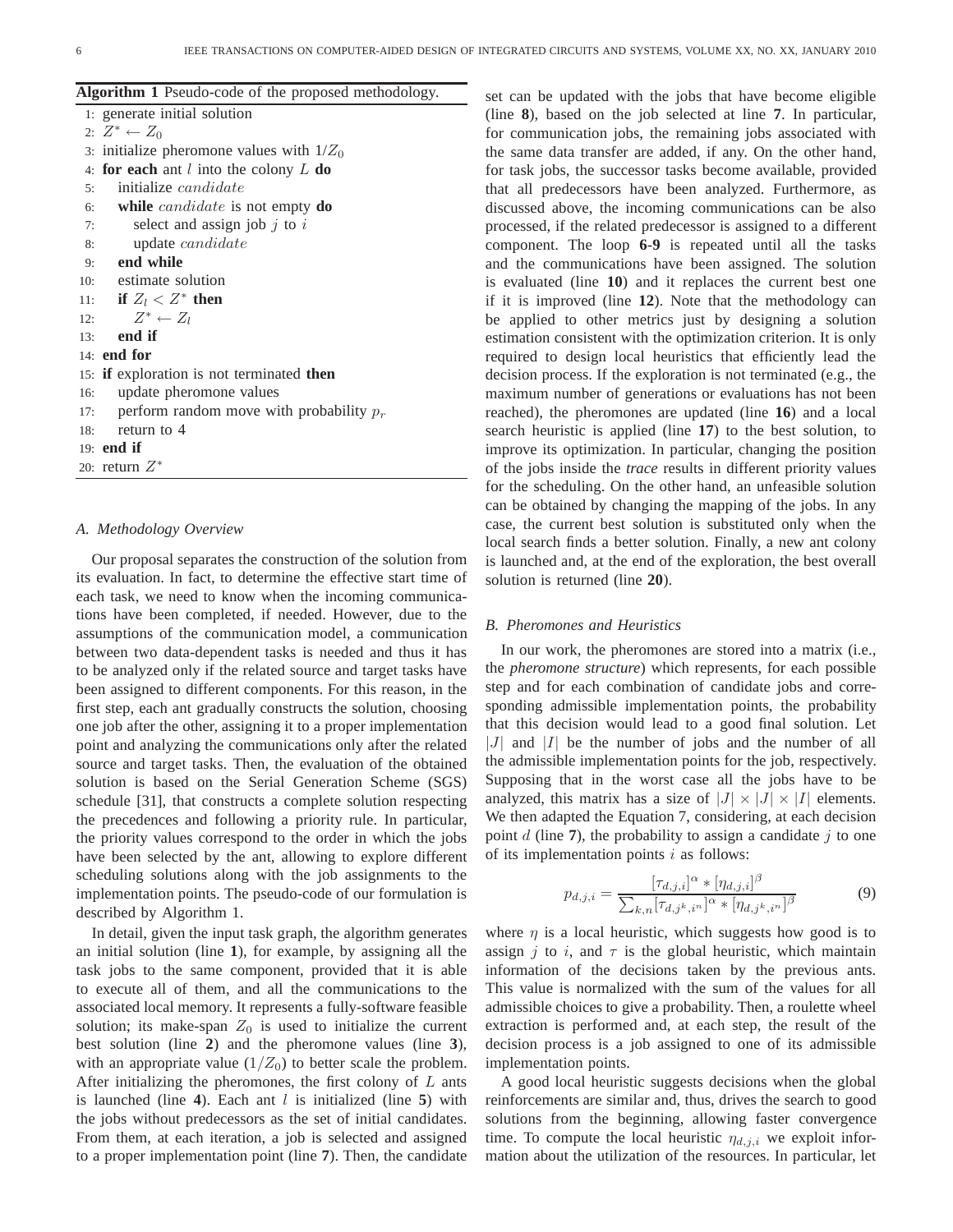TABLE II EVALUATION OF THE SOLUTION BASED ON THE PRIORITY VALUES GIVEN BY THE ANT EXPLORATION AND REPORTED INSIDE ROUND BRACKETS.

| <b>Step</b> | <b>Candidate set</b>                     | <b>Scheduled Task</b> |
|-------------|------------------------------------------|-----------------------|
|             | $- B(3) - E(4)$                          |                       |
| ii          | $C(2) - B(3) - E(4) - A, D(6)$           | C                     |
| iii         | $B(3) - E(4) - A$ , $D(6) - C$ , $F(10)$ | B                     |
| iv          | $E(4) - A, D(6) - B, D(9) - C, F(10)$    | E                     |
| $\bar{V}$   | $A, D(6) - E, F(8) - B, D(9) - C, F(10)$ | A, D                  |
| vi          | $E, F(8) - B, D(9) - C, F(10)$           | E, F                  |
| vii         | $B, D(9)$ - $C, F(10)$                   | B, D                  |
| viii        | $D(5)$ - $C, F(10)$                      | D                     |
| ix          | $C, F(10) - D, F(11)$                    | C, F                  |
| $\bar{X}$   | D, F(11)                                 | D, F                  |
| xi          |                                          | F                     |

 $avail^*(a_k)$  be the sum of execution times of the jobs assigned to a component  $a_k$ , and  $H_j^*$  the finishing time of j in this datastructure, we compute the local heuristic  $\eta_{d,j,i}$  as follows:

$$
\eta_{d,j,i} = \frac{1}{\max[H_{j'}^*,avail^*(\gamma(i))] + \delta(i)} \tag{10}
$$

where  $j'$  represents the predecessors of j and  $\delta(i)$  the execution time of the job  $j$  if executed on the component  $a_k = \gamma(i)$ . This metric generates larger probabilities for the combinations of jobs and implementation points that should be able to complete their execution as soon as possible, given the estimated availability  $avail^*(a_k)$  of the target resource  $a_k$ . Obviously, the information is not complete. In fact, since the communications between  $j'$  and  $j$  will be analyzed in the following, the related mapping and scheduling can lead to a very different solution. In that case, the final solution evaluation will penalize this decision, reducing the corresponding global heuristic and avoiding to take again this decision in the future.

Note that, if the job  $j$  cannot be assigned, at step  $d$ , to the implementation point  $i$  (i.e., the corresponding requirements of resources cannot be satisfied), that combination will not be considered in the roulette wheel (i.e.,  $p_{d,j,i} = 0$ ), avoiding to take decisions that would lead to an unfeasible solution.

After the ants of a colony have constructed their solutions, these are ranked. Then, the mapping and scheduling choices of the best solution of the colony, along with the current overall best solution of the optimization process, are reinforced. In particular, the pheromones are updated as  $\tau_{d,j,i} = (1 - \rho) *$  $\tau_{d,j,i} + \epsilon$ , where  $\rho$  is the evaporation rate associated with the pheromone structure and  $\epsilon = \rho * \frac{1}{Z^*}$  if the decision is contained into the best solution, having make-span  $Z^*$ , and  $\epsilon = 0$  otherwise.

## *C. Illustrative Example*

In this section, we apply our methodology to generate and evaluate an ant solution for the task graph in Figure 2 on the target architecture in Figure 1, based on the annotations in Table I. In this example, we assume, for simplicity, that (i) the communication delays equal to a single time unit (i.e., the bus takes one cycle to transfer a unit of data) and (ii) tasks do not share implementation points.

In our algorithm, the ant initializes the candidate set (line **5** of Algorithm 1) with the jobs that have no dependences (e.g,  $A, B$  and  $E$  as shown in Fig. 3). Then we have to select and assign a job to an implementation point for the execution.



Fig. 3. Trace of the selection performed by the ant and the related schedule. Note that  $i_{j,5}$  represents the implementation points on the system bus.

At the beginning the requirements for all the implementations can be satisfied by the components. Thus, at step 1, the ant can choose among 15 different combinations of jobs and implementation points, which probabilities are generated based on Equation 9. Since a roulette wheel selection is performed (line **7**), the selected combination is not necessarily the one with the highest probability. In our example, we assume that the ant selects  $A$  to be implemented on  $i_{A,3}$  (i.e., the first implementation on  $P3$ ) and thus the related resource is reduced to two units since it is *non-renewable*. No incoming communications are required by *A* and the candidate list is updated only with *C* that becomes available (line **8**). Now, only two units of the resource  $q_3$  are available on P3. When, in step 2, the new probabilities are generated, the probability related to  $i_{E,3}$ , which requires 3 units, is not generated, avoiding the ant to select that combination. Let us assume that the ant selects *C*, assigning it to the implementation  $i_{C,4}$ . There is a communication among *A* and *C*, but these are both assigned to the same component. Therefore, this communication will be directly assigned to the associated local memory and not considered as a candidate job. At step 3, only *B* and *E* are available. There is only one unit of resource  $q_3$  on P3, so only the implementations  $i_{B,4}$  and  $i_{E,4}$  are admissible on P3. The ant selects *B* on  $i_{B,0}$  and, since *A* and *B* have been both analyzed, *D* becomes available. So, at step 4 the ant may choose among *D* and *E* with all the implementations for renewable resources (i.e.,  $i_{D,0}$ ,  $i_{D,1}$ ,  $i_{D,2}$ ,  $i_{E,0}$ ,  $i_{E,1}$  and  $i_{E,2}$ ) and only with the implementations  $i_{D,3}$  and  $i_{E,4}$  for the resource  $q_3$ , i.e., the ones which requirements can be satisfied. The ant selects  $E$  and assigns it to  $i_{E,1}$ , and, at step 5,  $D$  is the only job in the candidate set. The ant assigns this job to the implementation  $i_{D,3}$ . *D* requires two data transfers, and consequently the two jobs  $(A, D)$  and  $(B, D)$  are added to the candidate list. Now the candidate set is composed of the jobs  $F$ ,  $(A, D)$  and  $(B, D)$ . The communication  $(A, D)$  is then selected at step 6 and task  $F$  is assigned to  $i_{F,2}$  at step 7. At this point,  $(B, D)$ ,  $(C, F)$ ,  $(D, F)$  and  $(E, F)$  are available and, in the remaining steps, the ant selects  $(E, F)$ ,  $(B, D)$ ,  $(C, F)$  and  $(D, F)$ , respectively.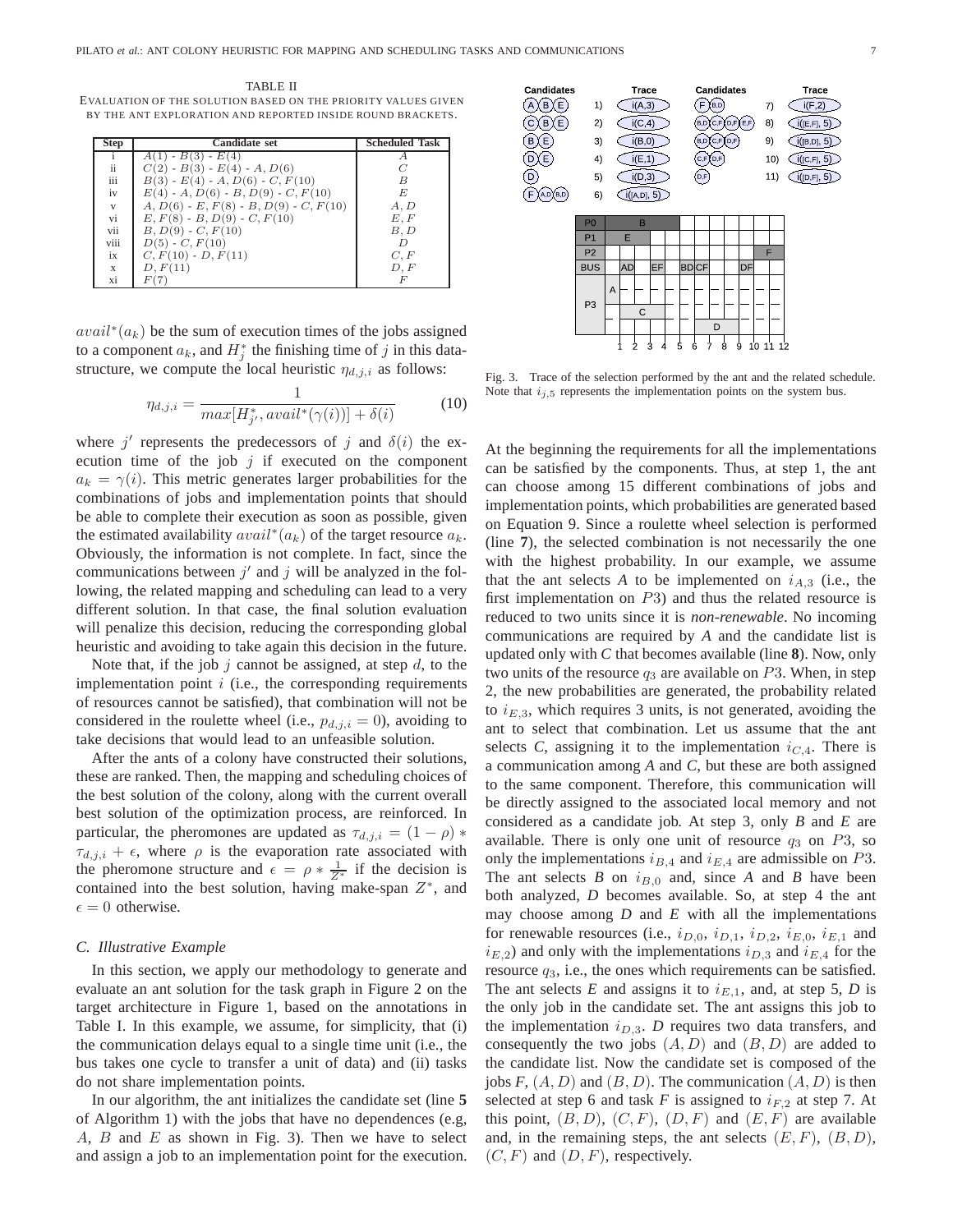The resulting trace is shown in Figure 3. Note that the step in which each job has been selected will correspond to the priority value for its scheduling. The associated make-span can be thus obtained by considering these priority values, as shown in Table II. In particular, at each step, the job with higher priority will be selected and scheduled. For example, starting from the first set of candidates, the task with higher priority is A, that starts at time 0 on  $P3$ . After executing A, the candidate set should be updated with the outcoming communications  $(A, C)$  and  $(A, D)$ . However, A and C have been assigned to the same resource and the communication  $A, C$  is not needed. Instead, C is directly added to the candidate set, along with  $(A, D)$ . This procedure is iteratively applied for all the jobs inside the application specification, until the candidate set is empty. The overall make-span is, thus, 12 time units long.

It is worth noting that different ant traces correspond to different ordering and thus different scheduling solutions. In fact, for example, if the ant had been selected  $(B, D)$  before  $(A, D)$  at step 6, *D* could have started only at time 7. In fact,  $(B, D)$  can start at time 5 and  $(A, D)$ , that would have a lower priority, only at time 6, i.e., when the bus returns free. This shows how the scheduling of the communications can affect the final performance of the application and how the proposed approach can explore different combinations.

## *D. Problem Specific Optimizations*

To reduce the memory requirements of the *pheromone structure* and, thus, the elaboration time, we also introduced a *two-stage decision process* for the ant. In particular, two matrices are created to store the pheromones and, at each scheduling step, two probabilities are calculated. Instead of performing the probability extraction on all the combinations of candidate jobs and the related implementation points, we initially allow the ant to select the job to schedule among the candidate ones, using the formula:

$$
p_{d,j}^s = \frac{[\tau_{d,j}^s]^{\alpha^s} * [\eta_{d,j}^s]^{\beta^s}}{\sum_{k} [\tau_{d,j^k}^s]^{\alpha^s} * [\eta_{d,j^k}^s]^{\beta^s}}
$$

which represents the probability that  $j$  is selected at the decision point d, where  $\eta^s$  and  $\tau^s$  are the local and global heuristics specific for the scheduling problem, respectively. In our implementation,  $\eta^s$  is a linear combination of the mobility and the average execution time of the job on all the admissible target units. This provides a way to choose the jobs with lower mobility (i.e., higher impact on the critical path) or with a larger use of resources. The key idea is that, later, it is easier to find place for small or short jobs. In the same step, the ant decides the implementation point assigned to the selected job  $i$  with the formula:

$$
p_{j,i}^m = \frac{[\tau_{j,i}^m]^{\alpha^m} * [\eta_{j,i}^m]^{\beta^m}}{\sum_n [\tau_{j,i}^m]^{\alpha^m} * [\eta_{j,i^n}^m]^{\beta^m}}
$$

which expresses the probability to map  $j$  on the implementation point i.  $\eta^m$  and  $\tau^m$  are the local and global heuristics specific for the mapping problem, respectively.  $\eta^m$  is a linear combination of the execution time of the job  $j$  on the implementation point  $i$  and a metric representing the global use of this component with respect to the number of candidate jobs.

The main advantage of this two-stage decision process is the reduction of the number of probabilities generated and the dimension of the pheromone structure. In fact, with this approach, two smaller pheromone structures are used. In particular, instead of the matrix of  $|J| \times |J| \times |I|$  elements, two matrices are defined: one pheromone structure for the scheduling, of size  $|J| \times |J|$ , and one pheromone structure for the mapping, of size  $|J| \times |I|$ . The reduction of the complexity of the algorithm can also be verified in the previous example, where, for example, at step  $i$ ) the number of probabilities is reduced from 15 to 8. In fact, 3 probabilities are generated to select the job inside the candidate set and, then, 5 mapping probabilities are generated for the selected job, one for each implementation point.

Furthermore, these two matrices are updated at the end of each generation with a different formula for each pheromone structure. In particular, the pheromones are updated for the scheduling as  $\tau_{d,j}^s = (1 - \rho^s) * \tau_{d,j}^s + \epsilon^s$  and for the mapping as  $\tau_{j,i}^m = (1 - \rho^m) * \tilde{\tau}_{j,i}^m + \epsilon^m$  where  $\epsilon^s = \rho^s * \frac{1}{Z^*}$  and  $\epsilon^m = \rho^m * \frac{1}{Z^*}$ if the decisions are contained into the best solution, which make-span is  $Z^*$ , and  $\rho^s$ ,  $\rho^m$  are the evaporation rates for the two structures. Nevertheless, with this formulation, the information is spread into two different matrices and the correlation among the two decisions could be affected. This issue will be experimentally evaluated in the following section.

Finally, we added an enhancement, that is the *forgetting factor* [31], to reduce the possibility of converging to local minima. In particular, at the end of each colony, with a low probability, the heuristic substitutes the current best solution with the best trace of the current colony, even if it is worse. Obviously, the overall best is preserved, in case no other better solutions are found. The idea is that, if there are no other interesting points in the neighborhood of the current overall best, the algorithm reached a minimum and the evaporation rate slowly forces all the ants to converge to it. If it is only a local minimum, this may early cut out the possibility to find better solutions in other regions of the search space.

## V. EXPERIMENTAL EVALUATION

We implemented the methodology in C++ inside the PandA framework [36] and then evaluated our algorithm by applying it to several synthetic test cases and a real-life example (*smartphone*) on realistic models of target architectures. We compare our approaches (i.e., with one or two stages in the decision process) with three other common heuristics for the same problems in terms of time and number of evaluations requested to reach the optimum value, quality of the exploration results and overall execution time of the approaches. Finally, to validate the effectiveness of the methodology on real-world applications, we applied our algorithm to develop the JPEG encoder on a real platform.

#### *A. Experimental Setup*

We evaluated our approach on synthetic task graphs and on real-life benchmarks. In particular, we randomly generated several realistic task graphs using Task Graph For Free (TGFF) [37], which also allows the specification of a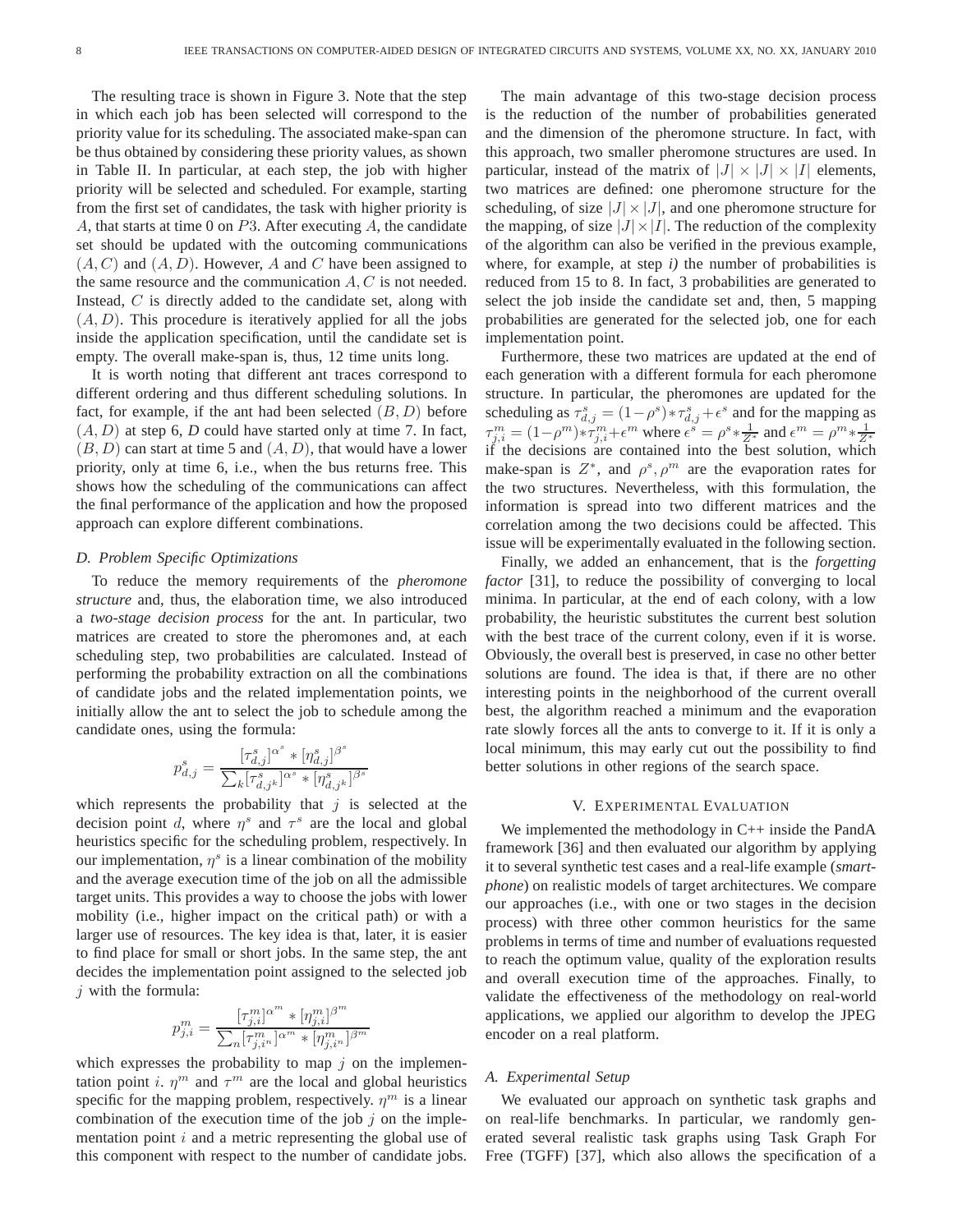

Fig. 4. The model of the target architecture A1.

model of the target architecture. In the first experiments, the architecture, namely A1 and shown in Fig. 4, is composed of four processing elements: a Digital Signal Processor (DSP), an ARM processor and a Virtex-II PRO XC2VP30 FPGA, that integrates a PowerPC (PPC) processor. We did not exploit partial dynamic reconfiguration and, thus, a task mapped on the FPGA cannot be removed. The area of the FPGA thus represents a *non-renewable* resource. The processing elements communicate through a DMA engine and, for the reconfigurable logic, we adopted a model similar to [6]. In particular, the tasks access a common memory (e.g., FPGAs internal memories - BRAMs) through an internal shared bus, which makes the access times independent of the placement of the tasks and negligible with respect to external transfers. Examples of similar platforms are the NXP Nexperia [38], the TI's OMAP [39] and the latest ATMEL DIOPSIS [40], adopted by several European Projects [41], [42] as target platforms with the same assumptions. For each task, performance annotations are generated on each component of the target architecture. In particular, each task takes  $1,600 \pm 150$ clock cycles on the ARM, 1,000±400 cycles on the DSP,  $2,100\pm700$  cycles on the PPC and  $360\pm100$  cycles on the FPGA. For the FPGA, which total available area has been configured to 15,360 slices (i.e., basic configurable elements of Xilinx FPGAs), each task occupies a different amount of logic elements based on the problem size (e.g., from  $7,000\pm1,300$ ) slices for smaller benchmarks to  $500\pm50$  slices for larger ones). Finally, each edge is annotated with a quantity of data  $(300\pm75)$  to be transferred.

We also applied our approach to a real-life example, that is the *smartphone* [43]. This benchmark is based on four publicly available applications: a GSM encoder/decoder, an MP3 decoder and a JPEG encoder. For the GSM and the MP3 applications, we target an architecture, namely A2, composed of 3 processors and 2 dedicated components, with realistic annotations for both tasks execution and data transfers [43]. Finally, for the JPEG encoder, we target a FPGA prototyping platform A3 [9] composed of one PPC, 3 MicroBlaze processors and an area dedicated to hardware accelerators. For this benchmark, an example of task graph is shown in Figure 5 and the related annotations, provided through profiling of the source code on the target platform, are reported in Table III. Each communication transfers the same quantity of data, so the related costs are fixed at 3,600,000 cycles per edge.

To compare the approaches proposed in this paper, we adapted some well-known heuristic methods to deal with multiple implementation points and with communication jobs.

**Integer Linear Programming (ILP):** we implemented a mathematical formulation that combines [10] and [11]. In par-



Fig. 5. Task graph of our JPEG parallel implementation.

TABLE III PERFORMANCE OF THE JPEG TASKS ON THE RESOURCES AVAILABLE ON OUR TARGET PLATFORM A3.

| <b>Phase</b>       | <b>PPC</b>  | MВ         | <b>FPGA</b> |                |  |
|--------------------|-------------|------------|-------------|----------------|--|
|                    |             |            | Time        | <b>#Slices</b> |  |
| Read               | 93,880,530  | 42,203,215 |             |                |  |
| RGB                | 897.522     | 457.674    | 486.384     | 200            |  |
| Downsampling (DS)  | 365,548     | 166,893    |             |                |  |
| <b>DCT</b>         | 38,415,925  | 10,465,720 | 231.377     | 2,760          |  |
| Quantization (QTZ) | 47,603,256  | 4,388,594  | -           |                |  |
| EС                 | 109,677,075 | 38,008,544 | ۰           |                |  |

ticular, it deals with *renewable* and *non-renewable* resources instead of software and hardware ones and with the mapping on implementations rather than components. We used *Coin-Or* [44] to solve the instances associated with the benchmarks.

**Ant Colony Optimization (ACO):** this is the approach proposed in this paper and described in Section IV, both 1 stage and 2-stage. In the 1-stage process,  $\alpha = \beta = 1$  (i.e., the weights for local and global heuristics) were used and the evaporation rate has been set to  $\rho = 0.015$ . In the 2-stage process,  $\alpha^s = \alpha^m = \beta^s = \beta^m = 1$  were used along with different evaporation rates for the scheduling ( $\rho^s = 0.025$ ) and the mapping ( $\rho^m = 0.015$ ). The colony is composed of 10 ants for both the approaches.

**Simulated Annealing (SA):** the SA [4] is an adaptation from the *Neighborhood Search* (NS), a hill-climbing algorithm. Unlike NS, the SA can accept inferior solutions during its search according to a probability function. This probability starts high, and gradually drops as the temperature is reduced. When the temperature drops below a certain threshold, the algorithm ends. Among several cooling schedules, we adopted the geometric schedule ( $T_{new} = \alpha T_{old}$ ). The initial temperature  $T_{start}$  is set to 250 and  $T_{finish}$  to 0.001 ( $\alpha = 0.99$ ).

**Tabu Search (TS):** the TS [4] is another adaptation from the *Neighborhood Search*, that, instead, exploits a search history as a condition for the next moves. When generating new solutions, the TS checks its short term memory to avoid searching the same neighborhood (*tabu list*). The tabu list acts as a First In First Out (FIFO) queue: a set of freshly generated neighbours, not present in previous sets, is inserted in each iteration. However, to avoid stopping the search in promising area, after some time, the tabu list is released and the solutions become eligible again. We generate 10 neighbours with a tabu list composed of 5 sets of solutions each.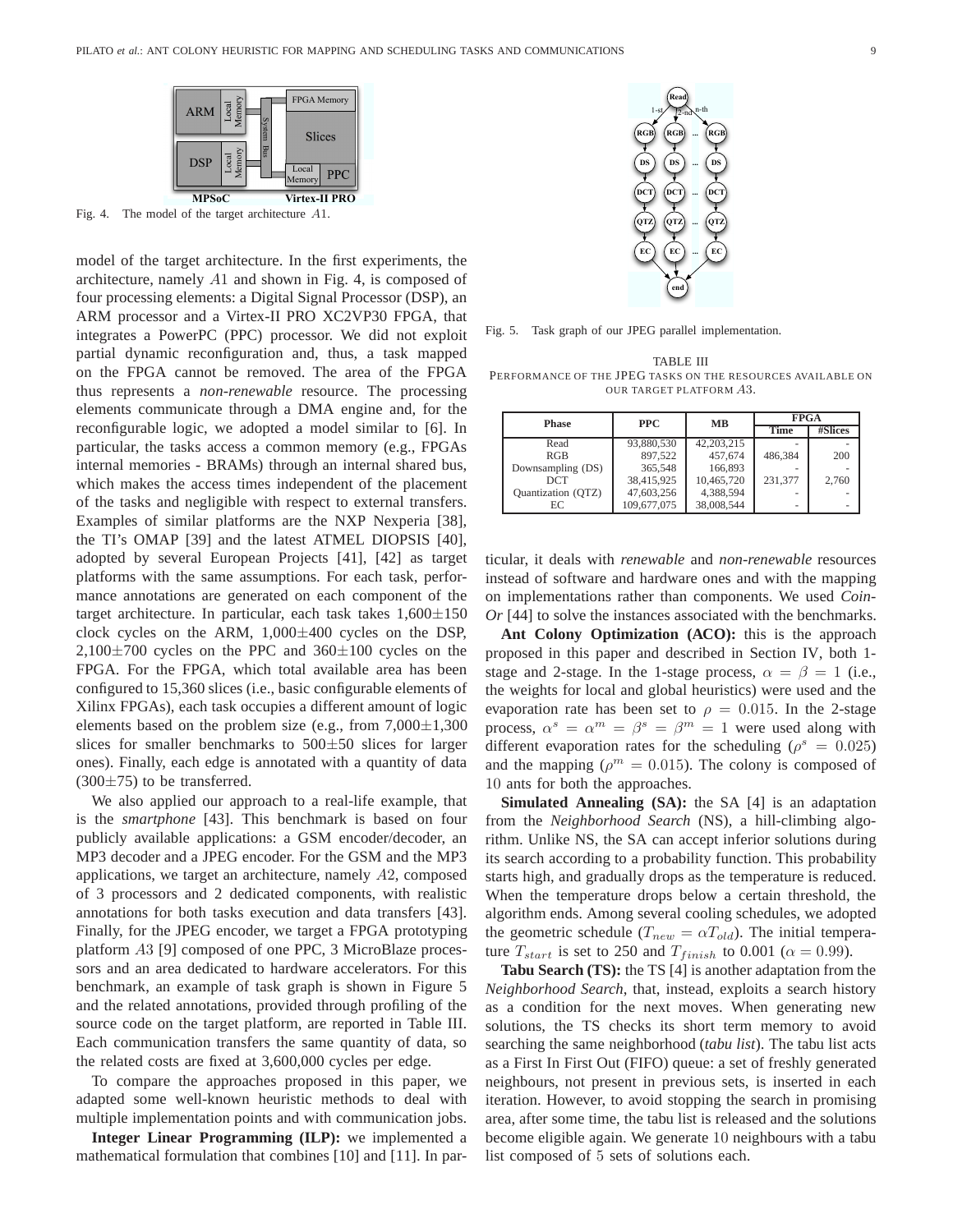#### TABLE IV

COMPARISON ON THE EXECUTION TIMES (*time*) AND THE NUMBER OF EVALUATIONS (*#eval*) OF THE SEARCH METHODS TO REACH THE OPTIMUM VALUE (*ILP Opt.*). ILP HAS A TIME LIMIT OF 12 HOURS. WHEN THE ILP RESULT HAS NOT BEEN OBTAINED, THE AVERAGE OF THE BEST VALUES ARE REPORTED, ALONG WITH THEIR PERCENTAGE RELATIVE STANDARD DEVIATION. NUMBER OF TASKS (*#Tasks*) AND EDGES (*#Edges*) HAS REPORTED FOR EACH BENCHMARK. *Degree* REPRESENTS THE MAXIMUM NUMBER OF INCIDENT EDGES TO EACH TASK.

|                 | $#T$ asks/        |  |          | <b>ILP</b>  |                       |                      | ACO                   |                      | <b>SA</b>             |                      | TS                    |                      | GA                    |                       |  |
|-----------------|-------------------|--|----------|-------------|-----------------------|----------------------|-----------------------|----------------------|-----------------------|----------------------|-----------------------|----------------------|-----------------------|-----------------------|--|
| Bench           | #Degree<br>#Edges |  |          |             |                       | 2-stage              |                       | 1-stage              |                       |                      |                       |                      |                       |                       |  |
|                 |                   |  | Opt.     | time(s)     | time(s)               | #eval.               | time(s)               | #eval.               | time(s)               | #eval.               | time(s)               | #eval.               | time(s)               | #eval.                |  |
| S1              | 5/4               |  | 3.027    | 0.22        | 0.20                  | 365                  | 0.15                  | 318                  | 0.23                  | 4.721                | 0.36                  | 2.555                | 0.19                  | 1.020                 |  |
| S <sub>2</sub>  | 5/4               |  | 2,622    | 0.61        | 0.72                  | 1269                 | 0.19                  | 383                  | 0.61                  | 12.911               | 1.04                  | 7.077                | 1.05                  | 5,235                 |  |
| S3              | 5/5               |  | 3.167    | 0.32        | 0.10                  | 188                  | 0.12                  | 239                  | 0.18                  | 4.048                | 0.36                  | 2.592                | 0.35                  | 1,820                 |  |
| S <sub>4</sub>  | 10/9              |  | 4,525    | 17.41       | 2.10                  | 2,787                | 2.90                  | 2,931                |                       | $(5,747 \pm 6.25\%)$ | 20.12                 | 80,887               | 6.47                  | 23,172                |  |
| S <sub>5</sub>  | 10/13             |  | 5.695    | 32.59       | 3.36                  | 3.018                | 4.70                  | 4.631                |                       | $(6,814 \pm 2.34\%)$ | 10.25                 | 41,497               | (6,041)               | $\pm 2.30\%$          |  |
| S6              | 10/12             |  | 5.644    | 8.32        | 2.82                  | 2.700                | 4.12                  | 4.100                |                       | $(6,458 \pm 2.48\%)$ | 6.87                  | 25,093               | 3.33                  | 10.798                |  |
| S7              | 15/16             |  | 7.318    | 7,152.89    |                       | $(7.830 \pm 0.97\%)$ | (7.491                | $\pm 1.91\%$         | $(11,338 \pm 8.12\%)$ |                      |                       | $(8,366 \pm 3.23\%)$ |                       | $(7.957 \pm 1.71\%)$  |  |
| S8              | 15/22             |  | 8.358    | 711.78      |                       | $(8,814 \pm 0.22\%)$ |                       | $(8.905 \pm 2.51\%)$ | $(12,776 \pm 2.50\%)$ |                      |                       | $(9.220 \pm 3.75\%)$ |                       | $(8,884 \pm 1.81\%)$  |  |
| S9              | 15/26             |  | 9.618*   | 29,766.76   | $(10.120 \pm 1.31\%)$ |                      | 33.51                 | 12,505               | $(14,237 \pm 5.75\%)$ |                      | 9.17                  | 17,277               |                       | $(10.293 \pm 2.27\%)$ |  |
| S <sub>10</sub> | 20/22             |  | 9.289*   | 24, 275. 33 |                       | $(9,497 \pm 0.13\%)$ |                       | $(9,490 \pm 1.91\%)$ | $(13,962 \pm 0.29\%)$ |                      |                       | $(9.587 \pm 0.98\%)$ |                       | $(9,800 \pm 4.27\%)$  |  |
| S <sub>11</sub> | 20/32             |  | $9.530*$ | 24.398.21   |                       | $(9.795 \pm 2.01\%)$ | $(10.019 \pm 1.42\%)$ |                      | $(15,089 \pm 4.63\%)$ |                      | $(10,326 \pm 2.97\%)$ |                      | $(10,666 \pm 2.60\%)$ |                       |  |
| S <sub>12</sub> | 20/30             |  | 11.446*  | 24,297.01   | 30.82                 | 12,002               | $(11,983 \pm 2.02\%)$ |                      | $(17,387 \pm 4.93\%)$ |                      | $(11,756 \pm 1.28\%)$ |                      |                       | $(11,956 \pm 2.60\%)$ |  |

(\* heuristic values, not demonstrated to be the optimum)

**Genetic Algorithm (GA):** a genetic algorithm [45] similar to [23] has been implemented using the *Open Beagle* framework [46]. In our formulation, the *crossover operator* combines two *parents* solutions into an offspring one, with a certain probability  $P_c$  (set to 0.70). Basically, crossover aims at exploiting the best features of two existing solutions to generate a new good solution. For the mapping, crossover is implemented as a standard single point crossover, that mixes the bindings of the jobs, and as a one-point topological crossover for what concerns the list of priorities. The *mutation operator* explores the design space around an existing solution. When applied to a parent solution, it generates an offspring solution introducing small random changes in the solution encoding, with a uniform probability. In particular, the priorities are modified with a variant of the *shift mutation* for the permutation representation, while the mapping assigns the jobs to a different implementation point among the available ones. The population is composed by 100 design solutions.

All these approaches feature local searches of the current solution. The SA and the TS are based on this concept to perform the exploration, but also the ACO (during the local optimization of the best solution) and the GA (in the mutation operator) can perform them. Several heuristics can be applied, in particular, to identify which jobs to change [47]. Since we are interested in the comparison of the search methods, we decided to apply the same basic random swap to all the approaches. This avoids a bias in the solutions and, anyhow, the improvements that can be obtained with other heuristics would affect in the same way all the approaches.

For all the explorations, we averaged the results over 30 runs of each task graph on a Intel Xeon X5355 (2.66 GHz and 8 MB of L2 cache) with 8 GB RAM.

# *B. Results*

In the first experiment, we compared the search methods on the execution time and the number of evaluations required to reach the optimum value. We generated 12 relatively small benchmarks, namely S1-S12 in Table IV, varying the number of tasks and the maximum number of incident edges (*Degree*). Then, we computed the optimum value (*ILP Opt.*) with the

TABLE V DIMENSION OF THE PROBLEMS AND THE ILP FORMULATIONS.

| <b>Bench</b>   | #Jobs | #Tasks/#Edges | #Variables | #Constraints |
|----------------|-------|---------------|------------|--------------|
| L1             | 22    | 10/12         | 332        | 833          |
| L <sub>2</sub> | 50    | 20/30         | 1.364      | 3.585        |
| L <sub>3</sub> | 130   | 50/80         | 10.409     | 28.363       |
| IA             | 212   | 75/137        | 25,830     | 68.319       |
| L <sub>5</sub> | 268   | 100/168       | 41,856     | 113.221      |
| L6             | 519   | 200/319       | 166,750    | 465,162      |
| L7             | 768   | 300/468       | 370,873    | 1.047.848    |
| L.8            | 1,258 | 500/758       | 1.042.958  | 2.961.318    |
| L <sub>9</sub> | 1,868 | 750/1118      | 2,364,976  | 6.746.779    |
| mp3            | 32    | 16/16         | 436        | 1.073        |
| gsm-dec        | 90    | 34/56         | 3.703      | 10.039       |
| gsm-enc        | 134   | 53/81         | 2.295      | 5.129        |
| <i>jpeg</i>    | 101   | 51/50         | 6.281      | 26.239       |

ILP formulation with a time constraint of 12 hours. When the problem size grows over the 30 jobs (S9-S12), ILP reaches a value that is not proven to be optimal and thus we reported the obtained values. Finally, we applied the different exploration methods to these benchmarks and, for each of them, we measured the time (*time*) and the number of evaluations (*#eval*) needed to reach the value computed by ILP. Average results, along with Relative Standard Deviation (RSD) (i.e., the dispersion of the results obtained in the different runs from the average), are reported when the heuristics were not able to reach these values within 100,000 evaluations.

The results in Table IV show that our approaches (*ACO 1 stage* and *ACO 2-stage*) can reach the optimum values much faster than the other heuristics, both in terms of execution time and number of evaluations. Moreover, both ACO variants reach the ILP values in more cases and perform better than the other search methods also when they are not able, due to the complexity of the exploration, to reach the ILP values (i.e., S7-S12). Moreover, the 2-stage ACO seems to scale better with respect to the 1-stage formulation when raising the size of the problem, both in terms of quality of the solutions and dispersion of the results. Comparing the other methods, the hill-climbing methods are usually very fast in small instances (as shown in particular by the SA results) but the number of iterations required to reach the ILP values are usually huge. In particular, the SA does not exploit any feedback and one provided by the TS (i.e., the tabu list) is not able to devise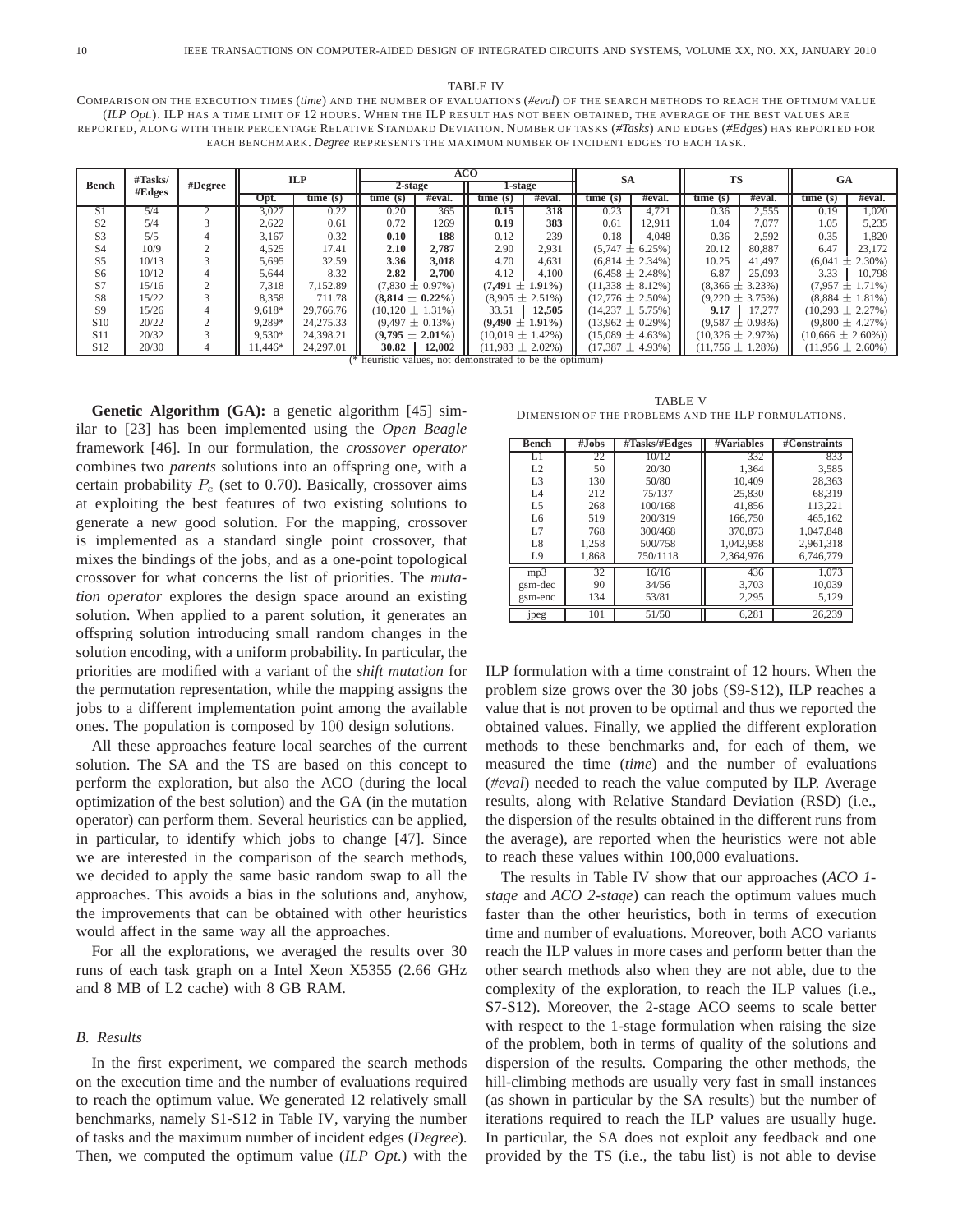|                |                                         | ACO                   |          | <b>SA</b>              |           | <b>TS</b>             |          | <b>GA</b>            |                 |
|----------------|-----------------------------------------|-----------------------|----------|------------------------|-----------|-----------------------|----------|----------------------|-----------------|
| <b>Bench</b>   | $2$ -stage                              | 1-stage               |          |                        |           |                       |          |                      |                 |
|                | Av. Best $\pm$ %RSD                     | Av. Best $\pm$ %RSD   | (%diff)  | Av. Best $\pm$ %RSD    | (%diff)   | Av. Best $\pm$ %RSD   | (%diff)  | Av. Best $\pm$ %RSD  | $\sqrt{\%diff}$ |
| L1             | 5,831 $\pm$ 4.48%                       | $5.705 \pm 2.87\%$    | $-2.16$  | $7,702 \pm 7.48\%$     | $+32.09$  | $5.854 \pm 3.25\%$    | $+0.39$  | $5,832 \pm 2.07\%$   | $+0.02$         |
| L2             | $12,312 \pm 3.79\%$                     | $12,103 \pm 3.08\%$   | $-1.69$  | $20,790 \pm 6.28\%$    | $+68.86$  | $12.634 \pm 5.30\%$   | $+2.61$  | $12,779 \pm 3.93\%$  | $+3.80$         |
| L <sub>3</sub> | $29.598 \pm 4.79\%$                     | $29.872 \pm 3.15\%$   | $+0.97$  | $66,053 \pm 5.52\%$    | $+123.27$ | $30,715 \pm 7.85\%$   | $+3.82$  | $35,445 \pm 2.69\%$  | $+19.81$        |
| IA             | $47.903 \pm 5.40\%$                     | $49.395 \pm 5.24\%$   | $+3.11$  | $106,280 \pm 5.11\%$   | $+121.86$ | 54,746 $\pm$ 5.15%    | $+14.29$ | 59,495 $\pm$ 3.27%   | $+24.20$        |
| L <sub>5</sub> | $60,163 \pm 3.28\%$                     | $62,425 \pm 4.12\%$   | $+3.76$  | $127,248 \pm 7.53\%$   | $+111.51$ | $73,223 \pm 2.54\%$   | $+21.71$ | $77,333 \pm 2.45\%$  | $+28.54$        |
| L6             | $127.151 \pm 3.87\%$                    | $136.991 \pm 6.76\%$  | $+7.74$  | $279.822 \pm 4.76\%$   | $+120.07$ | $168,690 \pm 13.9\%$  | $+32.67$ | $166.557 \pm 2.02\%$ | $+30.99$        |
| L7             | $195,897 \pm 3.32\%$                    | $214,641 \pm 6.58\%$  | $+9.54$  | $438,762 \pm 2.56\%$   | $+123.98$ | $261,480 \pm 5.37\%$  | $+33.48$ | 249,584 $\pm$ 5.98%  | $+27.41$        |
| L.8            | $363,093 \pm 4.03\%$                    | $408,765 \pm 15.3\%$  | $+12.58$ | $751,281 \pm 1.96\%$   | $+106.91$ | $465,115 \pm 14.0\%$  | $+28.10$ | $418,938 \pm 4.26\%$ | $+15.38$        |
| L9             | $521,399 \pm 2.51\%$                    | 536,791 $\pm$ 1.94%   | $+2.95$  | $1,124,864 \pm 1.16\%$ | $+115.74$ | $680,810 \pm 0.96\%$  | $+30.57$ | $620,041 \pm 5.20\%$ | $+18.92$        |
| mp3            | $62,164 \pm 0.04\%$                     | $64.976 \pm 0.01\%$   | $+4.52$  | $113.243 \pm 15.1\%$   | $+82.17$  | $71.591 \pm 10.4\%$   | $+15.17$ | $65,292 \pm 8.34\%$  | $+5.03$         |
| gsm-dec        | $36.439 \pm 1.92\%$                     | $38.523 \pm 1.25\%$   | $+5.72$  | $50,932 \pm 8.41\%$    | $+39.77$  | $46.424 \pm 14.1\%$   | $+27.40$ | $37,935 \pm 2.68\%$  | $+4.11$         |
| gsm-enc        | $92,384 \pm 3.02\%$                     | $94,386 \pm 3.24\%$   | $+2.17$  | $170,133 \pm 9.82\%$   | $+84.16$  | $165,467 \pm 18.5\%$  | $+79.11$ | $106,888 \pm 5.21\%$ | $+15.70$        |
| <i>j</i> peg   | $220,627\overline{\text{K}} \pm 4.37\%$ | $251.610K \pm 4.81\%$ | $+14.04$ | $562,223K \pm 9.50\%$  | $+154.83$ | $238.721K \pm 4.09\%$ | $+8.20$  | 245,854K $\pm$ 4.93% | $+11.43$        |
|                |                                         | Avg.                  | $+4.87$  |                        | $+98.97$  |                       | $+22.89$ |                      | $+15.80$        |

TABLE VII PERCENTAGE OF UNFEASIBLE SOLUTIONS GENERATED BY EACH SEARCH METHOD WHEN EVALUATING 25,000 SOLUTIONS.

|                | <b>ACO</b> |         | <b>SA</b> | <b>TS</b> | GA    |
|----------------|------------|---------|-----------|-----------|-------|
| <b>Bench</b>   | $2$ -stage | 1-stage |           |           |       |
|                | $(\%)$     | (%)     | $($ %)    | $(\%)$    | (%)   |
| L1             | 0.27       | 0.29    | 93.38     | 4.27      | 9.36  |
| L2             | 0.30       | 0.33    | 97.92     | 6.57      | 15.44 |
| L <sub>3</sub> | 0.33       | 0.33    | 99.84     | 21.06     | 25.37 |
| IA             | 0.32       | 0.32    | 99.84     | 20.78     | 27.97 |
| L <sub>5</sub> | 0.30       | 0.30    | 99.63     | 5.02      | 18.98 |
| L6             | 0.32       | 0.34    | 99.58     | 30.82     | 12.86 |
| L7             | 0.34       | 0.35    | 99.56     | 20.51     | 19.35 |
| L <sub>8</sub> | 0.35       | 0.35    | 99.52     | 52.30     | 32.22 |
| L9             | 0.33       | 0.34    | 99.32     | 6.32      | 33.72 |
| mp3            | 0.45       | 0.40    | 91.63     | 3.30      | 12.86 |
| gsm-dec        | 0.34       | 0.27    | 95.77     | 4.74      | 17.50 |
| gsm-enc        | 0.56       | 0.55    | 98.38     | 10.76     | 24.47 |
| <i>jpeg</i>    | 0.10       | 0.08    | 98.92     | 1.95      | 7.33  |

which are the sub-structures that can provide good solutions. On the opposite, the GA reaches the optimum values in the same time than the TS, but with a lower number of evaluations. In fact, the GA is able to identify and recombine good substructures, but the crossover and mutation operators require an additional execution time.

In the second experiment, we compared the same search heuristics with respect to the quality of the results on larger benchmarks (namely L1-L9 along with the four real-life applications) described in Table V. This table reports the size of the problems (i.e., number of jobs) and the related ILP formulations. In particular, due to the high number of variables and constraints, solving these problems optimally was not possible even increasing the time limit to 24 hours. The explorations have been thus executed until they reach the number of 25,000 evaluations since we observed that no improvements are usually obtained over that limit.

Table VI shows, for each one of the search algorithms, the average of the best solutions (*Av. Best*) obtained during the different runs, along with the RSD ( $\% RSD$ ). The 2-stage ACO has been considered as reference point and, thus, percentage differences from its average best solutions have been also reported for the other heuristics. The results in Table VI show that the ACO methodologies outperform the other search methods in all the situations by at least 16% in average. In

TABLE VIII COMPARISON AMONG THE OVERALL EXECUTION TIME OF THE SEARCH HEURISTICS, PERFORMING 25,000 EVALUATIONS.

|                | <b>ACO</b> |           | <b>SA</b> | <b>TS</b> | GA       |
|----------------|------------|-----------|-----------|-----------|----------|
| <b>Bench</b>   | 2-stage    | 1-stage   |           |           |          |
|                | time(s)    | time(s)   | time(s)   | time(s)   | time(s)  |
| L1             | 8.40       | 12.38     | 0.88      | 4.41      | 9.95     |
| L2             | 27.39      | 45.87     | 1.04      | 9.47      | 18.96    |
| L <sub>3</sub> | 117.02     | 251.43    | 1.52      | 28.23     | 48.22    |
| L4             | 338.27     | 523.48    | 2.15      | 51.10     | 78.53    |
| L <sub>5</sub> | 479.37     | 764.89    | 3.06      | 86.26     | 119.37   |
| L6             | 1.428.66   | 2,459.86  | 6.45      | 237.21    | 326.23   |
| L7             | 2.883.99   | 5,178.30  | 10.58     | 606.39    | 541.28   |
| L8             | 7.384.71   | 13.499.47 | 24.68     | 999.67    | 998.47   |
| L <sub>9</sub> | 14,021.67  | 26,385.01 | 65.93     | 4,044.71  | 1,918.59 |
| mp3            | 22.39      | 23.18     | 0.91      | 5.21      | 8.24     |
| gsm-dec        | 79.38      | 111.46    | 1.64      | 15.66     | 22.17    |
| gsm-enc        | 86.33      | 108.46    | 1.49      | 19.90     | 27.70    |
| <i>j</i> peg   | 144.17     | 176.72    | 1.11      | 19.58     | 25.77    |

fact, the feedback obtained by the previous evaluations is more relevant than what reported by the other methods. In particular, the ACO suggests the better solutions as the GA, but also the better sequence of decisions to obtain that solution. Therefore, it is much easier to identify partial sub-structures that can contribute to the identification of a good solution. In addition, the 1-stage ACO better takes into account the correlation between mapping and scheduling problems, but only on small examples (e.g.,  $L1$  and  $L2$ ). On the other hand, the 2-stage ACO scales better with problem size since the reduced number of probabilities that are generated allow the heuristics to be more significant during the exploration. The concept of population and ranking in GA (i.e., additional feedback to drive the exploration) mitigates the effect of random search, as shown by %RSD values in Table VI. Moreover, it seems to scale better with the size of the problems, with better results in larger examples. L3 has still a reasonable size to be approached with TS, but a structure difficult to be approached by the GA, that obtains poor results. In fact, when the GA has difficulties to identify the sub-structures, it usually obtains poor results. It is worth noting that the results obtained with real-life examples are consistent with the ones obtained with synthetic test cases of similar size. In particular, it results that our methodology behaves better than the other methods also approaching different architectural models.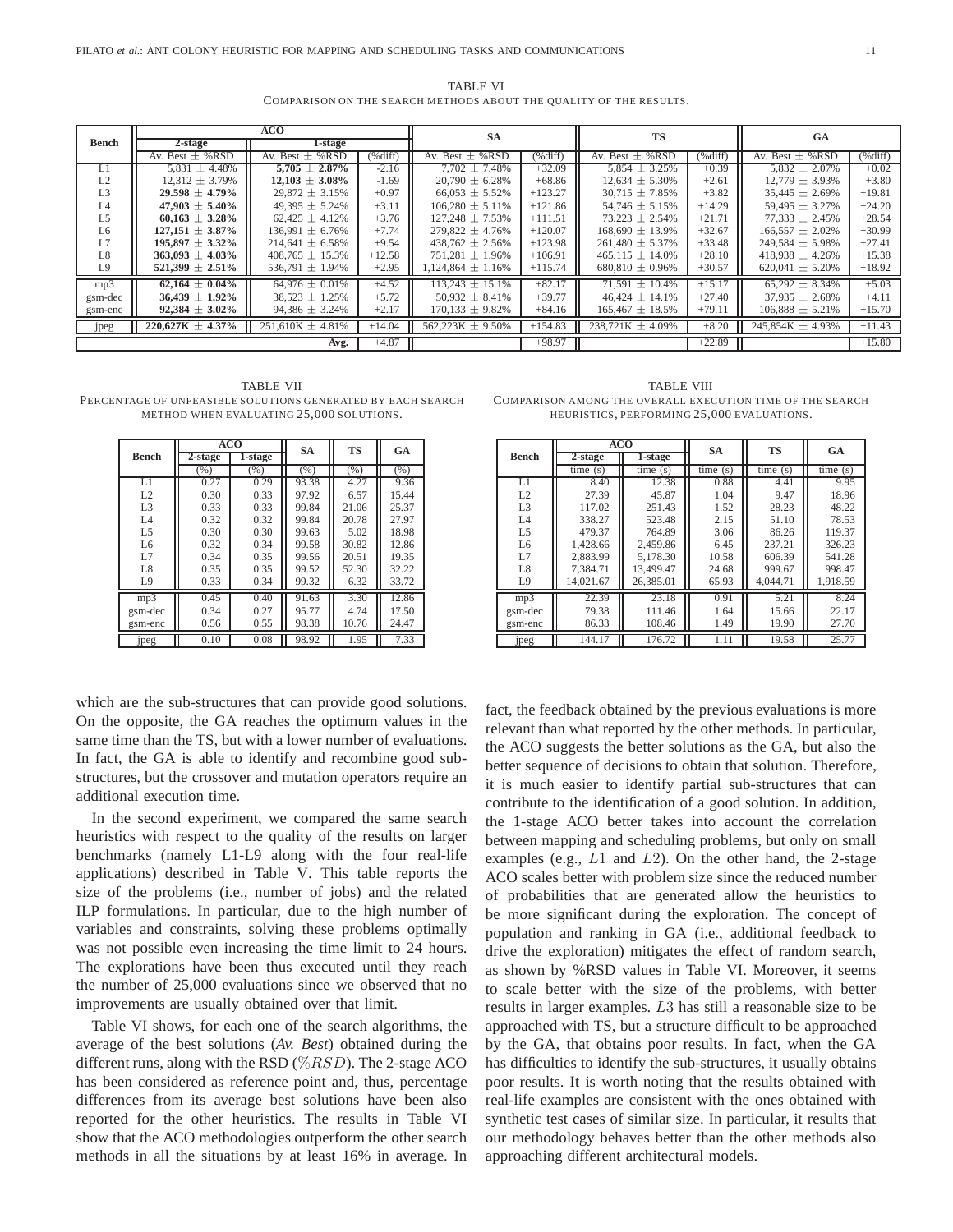Table VII reports the average number of unfeasible solutions that have been generated during the explorations. These results show that the constructive method of the ACO limits the number of unfeasible solutions, cutting out the unfeasible regions of the design space. The small percentage of unfeasible solutions are generated only by the local search heuristic implemented at the end of each colony. The SA obtains the worst performance in all the situations. In fact, random changes can easily produce unfeasible situations if specific conditions for the next moves (e.g., the tabu list into the TS) are not adopted. Since TS usually generates a limited set of unfeasible solutions, it is able to explore more solutions in the design space, obtaining better results. However, when it fails and gets stuck in sub-optima, the number of unfeasible solutions and the deviation of the results grow (e.g., L6 and L8). Even if the GA generates more unfeasible solutions than the TS, it is more robust than hill-climbing methods, as previous describe.

Finally, in Table VIII, we compare the average execution time (in seconds) of the different methodologies. It is worth noting that the overall execution time of the algorithms is composed of two main contributions: the time spent to generate the solutions and the time spent for their evaluation. In addition, the scheduler terminates the evaluation of a solution when it identifies a constraint violation. Thus, the SA has the shortest execution time with respect to the other algorithms since the time spent to evaluate the solutions is reduced (more than 96% of evaluations are terminated early). As discussed above, the ACO requires an additional time to build the solutions and almost all the solutions refer to feasible evaluations. Moreover, the 2-stage ACO generates a reduced number of probabilities at each decision point with respect to 1-stage ACO and thus it is able to contain also the execution time of the exploration.

#### *C. Case study: JPEG*

We applied our approach to the mapping of a real-life application, the JPEG compression algorithm. We target a heterogeneous multiprocessor prototype [9], developed on a Xilinx Virtex-II PRO XC2VP30 FPGA, that uses one of the two PPCs as a master processor and the other one as slave, along with the MicroBlaze (MB) soft cores. The master processor only manages tasks synchronization and sequencing on the slaves through interrupt signals. The slave processors have local memories, connected to a shared memory and to the master processor through a shared bus. Communications are performed through a DMA unit, which is controlled by the master processor and allows overlapping of data transfers and computations by the processing elements. The area on the FPGA not occupied by the soft cores and the other system components (i.e., buses, local and shared memory controllers, I/O controllers) can be used to implement hardware tasks. We configured different architectures, similar to the solution in Figure 1, where the slave PPC was supported by a varying number of slave MBs (from 1 to 3) integrating a Floating Point Unit (FPU), not available for the hard core. The presence of the FPU explains the better performance for the soft cores on arithmetic intensive tasks. The PPCs have a clock frequency of 200 MHz, while the rest of the system runs at 50 MHz.

Our JPEG implementation is divided into five phases: (1) RGB to YCbCr space color conversion, (2) Expansion and Down Sampling, (3) Bi-dimensional Discrete Cosine Transform (2D-DCT), (4) Quantization and (5) Entropic coding and file saving. These phases can be performed in separated chains for a minimum of 4 blocks of 8x8 pixels: the color space conversion operates per pixel, the 2D-DCT, the Quantization and the entropic coding works on single 8x8 blocks, while Down Sampling reaches optimal performance on 4 blocks, since a single value is averaged for each 4 chrominance values. It is thus possible to parallelize the application on data, extracting as many chains as desired depending on the size of the uncompressed image, as shown in Figure 5. The root task performs the image reading, while the end task is simply a stub. For our evaluation, we used images of different sizes and extracted task graphs with sizes varying from 20 to 50 tasks, thus presenting from 4 to 10 parallel chains, respectively. We had hardware implementations for the DCT and the RGB, and software implementations for the PPC and the MB for all the tasks. Table III reports the different execution times, in clock cycles, as seen from the master PPC, and the area, in slices, for the hardware cores. To simplify the scheduling of the data transfers, in these experiments, we do not exploit the support to the resource sharing for the hardware accelerators.

The first experiment compares the accuracy of the design solutions generated by the ACO approach for different task graphs on a platform with only one MB besides the slave PPC and thus the available area for the FPGA was of 8,400 slices. In Table IX, we compare the average results of the 2-stage ACO algorithm (*ACO*) with the performance of the resulting mapping on the platform (*Platform*) over 10 runs. The results show that the main differences (around 10%) are with 30 and 40 tasks. In fact, in these cases, we have a different distribution of the predicted and the real dynamic communication patterns, that are partially under-estimated by the ACO methodology. In particular, during the effective execution on the platform, the distribution of the communications often generates bus contention to be resolved by the interrupt controller. Therefore, the time spent by the interrupt to resolve these contentions generates that execution overhead that was not predicted by our communication model. On the other hand, with 20 and 50 tasks the predicted and the real patterns are more regular. In the former, the lower number of tasks and edges reduces the number of conflicts. In the latter, the execution of a higher number of parallel tasks masks the contentions on the bus and, thus, it results in a lower impact on the overall execution time. In conclusion, the ACO follows quite accurately the behavior of the platform and, in all the experiments, it correctly decided to implement three 2D-DCT in hardware. This shows that the methodology is able to identify efficient solutions for the mapping and scheduling problem.

In the second experiment, we executed the JPEG application composed of 50 tasks on different platforms, representing different combinations in the number of MicroBlaze processors (i.e., 3 downto 1) and the area for hardware implementations on the FPGA (i.e., 2,800 to 8,400). The results in Table X shows, as in the previous case, the prediction still remains quite accurate. In all cases, the heuristic is able to perceive,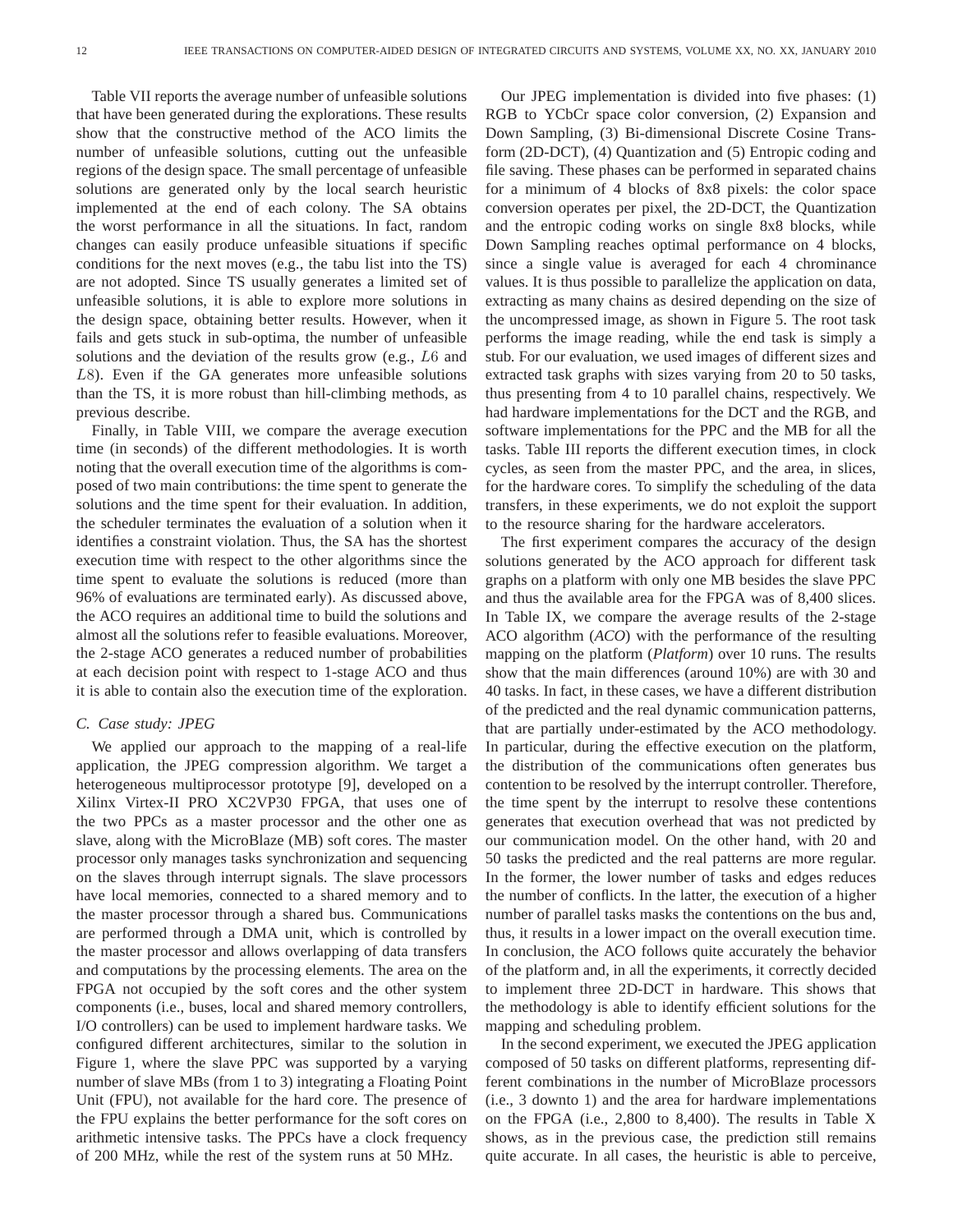TABLE IX

AVERAGE OF THE BEST SOLUTIONS OBTAINED BY ACO ALGORITHM AND ACTUAL PERFORMANCE ON THE TARGET PLATFORM WITH A VARYING NUMBER OF TASKS. THE ARCHITECTURE CONTAINS 1 POWER PC, 1 MICROBLAZES AND 8,400 FREE SLICES.

| $#T$ asks/ | ACO         |         | <b>Platform</b> | Diff.   |        |
|------------|-------------|---------|-----------------|---------|--------|
| #Edges     | Avg.        | $%$ RSD | Avg.            | $%$ RSD |        |
| 20/20      | 170.416.083 | 2%      | 174,236,480     | 8%      | 2.19%  |
| 30/24      | 236,037,486 | 2%      | 268,569,432     | 7%      | 12.11% |
| 40/32      | 324,599,846 | 1%      | 358,962,446     | 12%     | 9.57%  |
| 50/40      | 410.332.336 | 1%      | 427.313.801     | 7%      | 3.97%  |

#### TABLE X

AVERAGE OF THE BEST SOLUTIONS OBTAINED BY ACO ALGORITHM AND ACTUAL PERFORMANCE ON TARGET PLATFORMS WITH VARYING NUMBER OF SOFT CORES AND FREE AREA FOR HARDWARE ACCELERATORS. THE APPLICATION IS COMPOSED OF 50 TASKS.

| <b>MB/Area</b> | ACO         |         | <b>Platform</b> | Diff.   |          |
|----------------|-------------|---------|-----------------|---------|----------|
|                | Avg.        | $%$ RSD | Avg.            | $%$ RSD |          |
| 3/2,800        | 259,729,940 | 2%      | 248,492,658     | 15%     | $-4.52%$ |
| 2/5,600        | 301.159.209 | 7%      | 283,861,438     | 11%     | $-6.09%$ |
| 1/8,400        | 410.332.336 | 1%      | 427.313.801     | 7%      | 3.97%    |

mainly due to communication overhead, that it is better to use the hardware space to implement the 2D-DCT hardware accelerator instead of many, but slower, hardware RGBs. On the other hand, we also see that raising the number of processors and reducing the available area for hardware cores reduces the overall execution time of the program. In fact, the hardware core can execute only one task and, thus, more parallelism can be exploited with different general purpose processors that are able to execute all the tasks.

# VI. CONCLUSION

In this paper, we described an ACO-based heuristic for mapping and scheduling both tasks and communications on heterogeneous multiprocessor architectures and we introduced a problem specific optimization, decoupling the choices for the scheduling and the mapping in a 2-stage decision process, that performs better when the size of the problems grows. We compared our ACO to previous heuristics and, considering the same number of evaluations, we obtained solutions 16% better in average, despite an overhead in execution time. Moreover, the proposed approach is able to reach the optimal solutions much faster than the other approaches. Finally, we applied our methodology to a real-world application on a realistic MPSoC. We showed that the ACO is able to produce efficient designs with a limited error in approximating the effective performance of the platform when implementing the related solutions.

#### **REFERENCES**

- [1] W. Wolf, "The Future of Multiprocessor Systems-on-Chips," in *Proc. of 41st ACM/IEEE onf. on Design Automation (DAC '04)*, 2004, pp. 681–685.
- [2] D. Bernstein, M. Rodeh, and I. Gertner, "On the Complexity of Scheduling Problems for Parallel/Pipelined Machines," *IEEE Transactions on Computers*, vol. 38, no. 9, pp. 1308–1313, 1989.
- [3] J. I. Hidalgo and J. Lanchares, "Functional Partitioning for Hardware-Software Codesign Using Genetic Algorithms," *Proc. of the 23rd EU-ROMICRO Conference (EUROMICRO '97)*, pp. 631–638, 1997.
- [4] T. Wiangtong, P. Cheung, and W. Luk, "Comparing Three Heuristic Search Methods for Functional Partitioning in Hardware–Software Codesign," *Design Automation for Embedded Systems*, vol. 6, no. 4, pp. 425–449, July 2002.
- [5] P. Eles, Z. Peng, K. Kuchcinski, and A. Doboli, "System Level Hardware/Software Partitioning Based on Simulated Annealing and Tabu Search," *Design Automation for Embedded Systems*, vol. 2, no. 1, pp. 5–32, January 1997.
- [6] S. Banerjee, E. Bozorgzadeh, and N. D. Dutt, "Integrating Physical Constraints in HW-SW Partitioning for Architectures With Partial Dynamic Reconfiguration," *IEEE Transactions on Very Large Scale Integration (VLSI) Systems*, vol. 14, no. 11, pp. 1189–1202, Nov. 2006.
- [7] I. Issenin, E. Brockmeyer, B. Durinck, and N. D. Dutt, "Data-reusedriven energy-aware cosynthesis of scratch pad memory and hierarchical bus-based communication architecture for multiprocessor streaming applications," *IEEE Transactions on Computer-Aided Design of Integrated Circuits and Systems*, vol. 27, no. 8, pp. 1439–1452, Aug. 2008.
- [8] M. Dorigo, V. Maniezzo, and A. Colorni, "The Ant System: Optimization by a colony of cooperating agents," *IEEE Transactions on Systems, Man, and Cybernetics*, vol. 26, no. 1, pp. 29–41, 1996.
- [9] A. Tumeo, M. Branca, L. Camerini, M. Ceriani, M. Monchiero, G. Palermo, F. Ferrandi, and D. Sciuto, "Prototyping Pipelined Applications on a Heterogeneous FPGA Multiprocessor Virtual Platform," in *Proc. of IEEE/ACM Asia and South Pacific Design Automation Conference (ASPDAC '09)*, Yokohama, Japan, Jan. 2009, pp. 317–322.
- [10] P. Brucker, A. Drexl, R. Mohring, K. Neumann, and E. Pesch, "Resource-constrained project scheduling: Notation, classification, models, and methods," *European Journal of Operational Research*, vol. 112, no. 1, pp. 3–41, January 1999.
- [11] R. Niemann and P. Marwedel, "An Algorithm for Hardware/Software Partitioning Using Mixed Integer Linear Programming," *Design Automation for Embedded Systems*, vol. 2, no. 2, pp. 125–163, March 1997.
- [12] T.-Y. Yen and W. Wolf, "Communication synthesis for distributed embedded systems," in *Proc. of the 1995 IEEE/ACM International Conference on Computer-Aided Design (ICCAD '95)*. Washington, DC, USA: IEEE Computer Society, 1995, pp. 288–294.
- [13] Y. Lam, J. Coutinho, W. Luk, and P. Leong, "Optimising multi-loop programs for heterogeneous computing systems," in *Proc. of the 5th Southern Conf. on Programmable Logic (SPL '09)*, 2009, pp. 129–134.
- [14] Y. Xie and W. Wolf, "Allocation and scheduling of conditional task graph in hardware/software co-synthesis," in *Proc. of the conf. on Design, Automation and Test in Europe (DATE '01)*, 2001, pp. 620–625.
- [15] D. Wu, B. Al-Hashimi, and P. Eles, "Scheduling and mapping of conditional task graphs for the synthesis of low power embedded systems," in *Proc. of Design, Automation and Test conf. in Europe (DATE '03)*, 2003, pp. 90–95.
- [16] M. Girkar and C. D. Polychronopoulos, "The hierarchical task graph as a universal intermediate representation," *International Journal of Parallel Program*, vol. 22, no. 5, pp. 519–551, 1994.
- [17] D. G. Feitelson, L. Rudolph, U. Schwiegelshohn, K. C. Sevcik, and P. Wong, "Theory and Practice in Parallel Job Scheduling," in *Proc. of the Job Scheduling Strategies for Parallel Processing (IPPS '97)*, 1997, pp. 1–34.
- [18] K. Wilken, J. Liu, and M. Heffernan, "Optimal instruction scheduling using integer programming," in *Proc. of the ACM conf. on Programming Language Design and Implementation (PLDI '00)*, 2000, pp. 121–133.
- [19] S. J. Beaty, "Genetic Algorithms Versus Tabu Search for Instruction Scheduling," in *Proc. of International Conference on Neural Network and Genetic Algorithms*, February 1993, pp. 496–501.
- [20] M. Grajcar, "Genetic list scheduling algorithm for scheduling and allocation on a loosely coupled heterogeneous multiprocessor system," in *Proc. of the 36th ACM/IEEE conference on Design Automation (DAC '99)*, 1999, pp. 280–285.
- [21] S. Jin, G. Schiavone, and D. Turgut, "A performance study of multiprocessor task scheduling algorithms," *The Journal of Supercomputing*, vol. 43, pp. 77–97, 2008.
- [22] "Extending the Kernighan/Lin Heuristic for Hardware and Software Functional Partitioning," *Design Automation for Embedded Systems*, vol. 2, no. 2, pp. 237–261, March 1997.
- [23] J. Teich, T. Blickle, and L. Thiele, "An evolutionary approach to system-level synthesis," in *Proc. of the 5th International Workshop on Hardware/Software Co-Design (CODES '97)*, 1997, pp. 167–171.
- [24] R. P. Dick and N. K. Jha, "Mogac: A multiobjective genetic algorithm for the co-synthesis of hardware-software embedded systems," *IEEE Transactions on Computer-Aided Design of Integrated Circuits and Systems*, vol. 17, pp. 920–935, 1997.
- [25] G. Gogniat, M. Auguin, L. Bianco, and A. Pegatoquet, "Communication synthesis and hw/sw integration for embedded system design," in *Hardware/Software Codesign, 1998. (CODES/CASHE '98) Proc. of the Sixth International Workshop on*, Mar 1998, pp. 49–53.